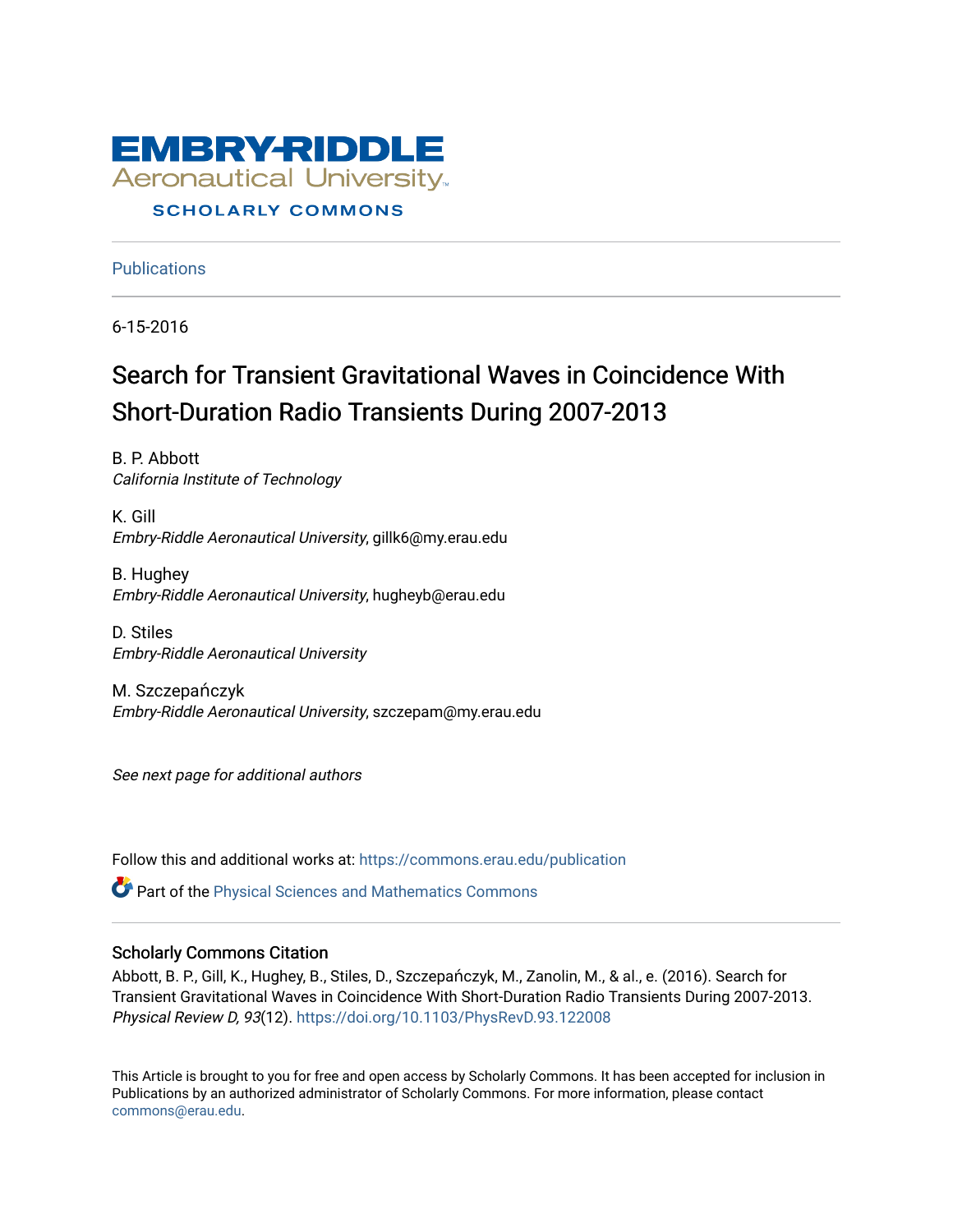# Authors

B. P. Abbott, K. Gill, B. Hughey, D. Stiles, M. Szczepańczyk, M. Zanolin, and et al.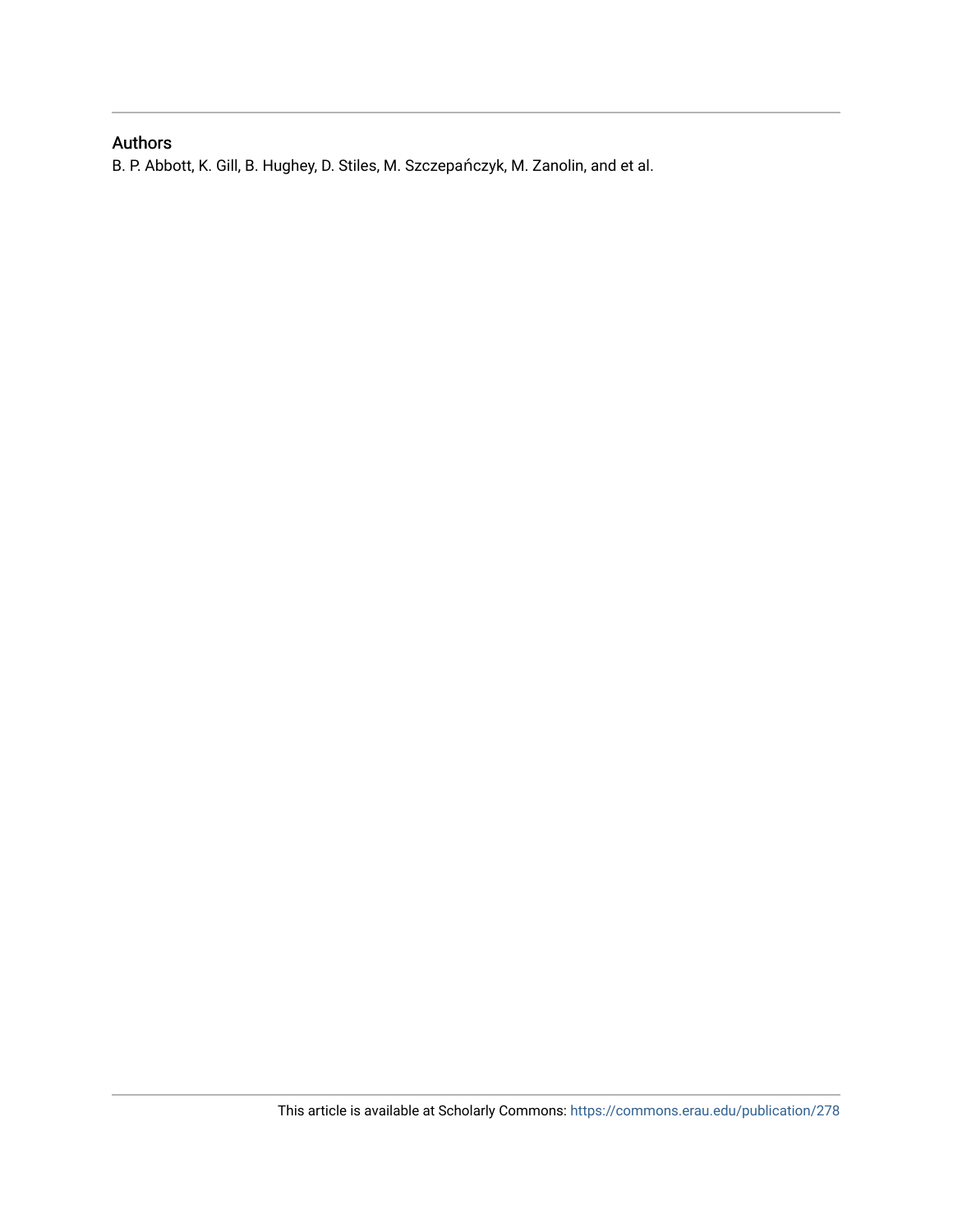## Search for transient gravitational waves in coincidence with short-duration radio transients during 2007–2013

B. P. Abbott,<sup>1</sup> R. Abbott,<sup>1</sup> T. D. Abbott,<sup>2</sup> M. R. Abernathy,<sup>1</sup> F. Acernese,<sup>3,4</sup> K. Ackley,<sup>5</sup> C. Adams,<sup>6</sup> T. Adams,<sup>7</sup> P. Addesso,<sup>8</sup> R. X. Adhikari,<sup>1</sup> V. B. Adya,<sup>9</sup> C. Affeldt,<sup>9</sup> M. Agathos,<sup>10</sup> K. Agatsuma,<sup>10</sup> N. Aggarwal,<sup>11</sup> O. D. Aguiar,<sup>12</sup> L. Aiello,<sup>13,14</sup> A. Ain,<sup>15</sup> P. Ajith,<sup>16</sup> B. Allen,<sup>9,17,18</sup> A. Allocca,<sup>19,20</sup> P. A. Altin,<sup>21</sup> S. B. Anderson,<sup>1</sup> W. G. Anderson,<sup>17</sup> K. Arai,<sup>1</sup> M. C. Araya,<sup>1</sup> C. C. Arceneaux,<sup>22</sup> J. S. Areeda,<sup>23</sup> N. Arnaud,<sup>24</sup> K. G. Arun,<sup>25</sup> S. Ascenzi,<sup>26,14</sup> G. Ashton,<sup>27</sup> M. Ast,<sup>28</sup> S. M. Aston,<sup>6</sup> P. Astone,<sup>29</sup> P. Aufmuth,<sup>18</sup> C. Aulbert,<sup>9</sup> S. Babak,<sup>30</sup> P. Bacon,<sup>31</sup> M. K. M. Bader,<sup>10</sup> P. T. Baker,<sup>32</sup> F. Baldaccini, 33,34 G. Ballardin, 35 S. W. Ballmer, 36 J. C. Barayoga,<sup>1</sup> S. E. Barclay, <sup>37</sup> B. C. Barish,<sup>1</sup> D. Barker, <sup>38</sup> F. Barone, <sup>3,4</sup> B. Barr,<sup>37</sup> L. Barsotti,<sup>11</sup> M. Barsuglia,<sup>31</sup> D. Barta,<sup>39</sup> J. Bartlett,<sup>38</sup> I. Bartos,<sup>40</sup> R. Bassiri,<sup>41</sup> A. Basti,<sup>19,20</sup> J. C. Batch,<sup>38</sup> C. Baune, <sup>9</sup> V. Bavigadda, <sup>35</sup> M. Bazzan, <sup>42, 43</sup> B. Behnke, <sup>30</sup> M. Bejger, <sup>44</sup> A. S. Bell, <sup>37</sup> C. J. Bell, <sup>37</sup> B. K. Berger, <sup>1</sup> J. Bergman, <sup>38</sup> G. Bergmann,<sup>9</sup> C. P. L. Berry,<sup>45</sup> D. Bersanetti,<sup>46,47</sup> A. Bertolini,<sup>10</sup> J. Betzwieser,<sup>6</sup> S. Bhagwat,<sup>36</sup> R. Bhandare,<sup>48</sup> I. A. Bilenko, $^{49}$  G. Billingsley,<sup>1</sup> J. Birch,<sup>6</sup> R. Birney,<sup>50</sup> S. Biscans,<sup>11</sup> A. Bisht,<sup>9,18</sup> M. Bitossi,<sup>35</sup> C. Biwer,<sup>36</sup> M. A. Bizouard,<sup>24</sup> J. K. Blackburn,<sup>1</sup> C. D. Blair,<sup>51</sup> D. G. Blair,<sup>51</sup> R. M. Blair,<sup>38</sup> S. Bloemen,<sup>52</sup> O. Bock,<sup>9</sup> T. P. Bodiya,<sup>11</sup> M. Boer,<sup>53</sup> G. Bogaert,<sup>53</sup> C. Bogan, <sup>9</sup> A. Bohe, <sup>30</sup> P. Bojtos, <sup>54</sup> C. Bond, <sup>45</sup> F. Bondu, <sup>55</sup> R. Bonnand, <sup>7</sup> B. A. Boom, <sup>10</sup> R. Bork, <sup>1</sup> V. Boschi, <sup>19, 20</sup> S. Bose,<sup>56,15</sup> Y. Bouffanais,<sup>31</sup> A. Bozzi,<sup>35</sup> C. Bradaschia,<sup>20</sup> P. R. Brady,<sup>17</sup> V. B. Braginsky,<sup>49</sup> M. Branchesi,<sup>57,58</sup> J. E. Brau,<sup>59</sup> T. Briant,<sup>60</sup> A. Brillet,<sup>53</sup> M. Brinkmann,<sup>9</sup> V. Brisson,<sup>24</sup> P. Brockill,<sup>17</sup> A. F. Brooks,<sup>1</sup> D. A. Brown,<sup>36</sup> D. D. Brown,<sup>45</sup> N. M. Brown,<sup>11</sup> C. C. Buchanan,<sup>2</sup> A. Buikema,<sup>11</sup> T. Bulik,<sup>61</sup> H. J. Bulten,<sup>62,10</sup> A. Buonanno,<sup>30,63</sup> D. Buskulic,<sup>7</sup> C. Buy,<sup>31</sup> R. L. Byer,<sup>41</sup> L. Cadonati,<sup>64</sup> G. Cagnoli,<sup>65,66</sup> C. Cahillane,<sup>1</sup> J. Calderón Bustillo,<sup>67,64</sup> T. Callister,<sup>1</sup> E. Calloni,<sup>68,4</sup> J. B. Camp,<sup>69</sup> K. C. Cannon,<sup>70</sup> J. Cao,<sup>71</sup> C. D. Capano,<sup>9</sup> E. Capocasa,<sup>31</sup> F. Carbognani,<sup>35</sup> S. Caride,<sup>72</sup> J. Casanueva Diaz, <sup>24</sup> C. Casentini, <sup>26, 14</sup> S. Caudill, <sup>17</sup> M. Cavaglià, <sup>22</sup> F. Cavalier, <sup>24</sup> R. Cavalieri, <sup>35</sup> G. Cella, <sup>20</sup> C. B. Cepeda,<sup>1</sup> L. Cerboni Baiardi,<sup>57,58</sup> G. Cerretani,<sup>19,20</sup> E. Cesarini,<sup>26,14</sup> R. Chakraborty,<sup>1</sup> T. Chalermsongsak,<sup>1</sup> S. J. Chamberlin,<sup>17</sup> M. Chan,<sup>37</sup> S. Chao,<sup>73</sup> P. Charlton,<sup>74</sup> E. Chassande-Mottin,<sup>31</sup> H. Y. Chen,<sup>75</sup> Y. Chen,<sup>76</sup> C. Cheng,<sup>73</sup> A. Chincarini,<sup>47</sup> A. Chiummo,  $35$  H. S. Cho,  $77$  M. Cho,  $63$  J. H. Chow,  $21$  N. Christensen,  $78$  Q. Chu,  $51$  S. Chua,  $60$  S. Chung,  $51$  G. Ciani,  $5$ F. Clara, <sup>38</sup> J. A. Clark, <sup>64</sup> F. Cleva, <sup>53</sup> E. Coccia, <sup>26, 13</sup> P.-F. Cohadon, <sup>60</sup> A. Colla, <sup>79, 29</sup> C. G. Collette, <sup>80</sup> L. Cominsky, <sup>81</sup> M. Constancio Jr.,<sup>12</sup> A. Conte,<sup>79,29</sup> L. Conti,<sup>43</sup> D. Cook,<sup>38</sup> T. R. Corbitt,<sup>2</sup> N. Cornish,<sup>32</sup> A. Corsi,<sup>82</sup> S. Cortese,<sup>35</sup> C. A. Costa,<sup>12</sup> M. W. Coughlin,<sup>78</sup> S. B. Coughlin,<sup>83</sup> J.-P. Coulon,<sup>53</sup> S. T. Countryman,<sup>40</sup> P. Couvares,<sup>1</sup> D. M. Coward,<sup>51</sup> M. J. Cowart,<sup>6</sup> D. C. Coyne,<sup>1</sup> R. Coyne,<sup>82</sup> K. Craig,<sup>37</sup> J. D. E. Creighton,<sup>17</sup> J. Cripe,<sup>2</sup> S. G. Crowder,<sup>84</sup> A. Cumming,<sup>37</sup> L. Cunningham,  ${}^{37}$  E. Cuoco,  ${}^{35}$  T. Dal Canton,  ${}^{9}$  S. L. Danilishin,  ${}^{37}$  S. D'Antonio,  ${}^{14}$  K. Danzmann,  ${}^{18,9}$  N. S. Darman,  ${}^{85}$ V. Dattilo,  $35$  I. Dave,  $48$  H. P. Daveloza,  $86$  M. Davier,  $24$  G. S. Davies,  $37$  E. J. Daw,  $87$  R. Day,  $35$  D. DeBra,  $41$  G. Debreczeni,  $39$ J. Degallaix, <sup>65</sup> M. De Laurentis, <sup>68,4</sup> S. Deléglise, <sup>60</sup> W. Del Pozzo, <sup>45</sup> T. Denker, <sup>9,18</sup> T. Dent, <sup>9</sup> V. Dergachev, <sup>1</sup> R. De Rosa, <sup>68,4</sup> R. T. DeRosa,<sup>6</sup> R. DeSalvo, <sup>8</sup> S. Dhurandhar, <sup>15</sup> M. C. Díaz, <sup>86</sup> L. Di Fiore, <sup>4</sup> M. Di Giovanni, <sup>88,89</sup> T. Di Girolamo, <sup>68,4</sup> A. Di Lieto,<sup>19,20</sup> S. Di Pace,<sup>79,29</sup> I. Di Palma,<sup>30,9</sup> A. Di Virgilio,<sup>20</sup> G. Dojcinoski,<sup>90</sup> V. Dolique,<sup>65</sup> F. Donovan,<sup>11</sup> K. L. Dooley,<sup>22</sup> S. Doravari,<sup>6</sup> R. Douglas,<sup>37</sup> T. P. Downes,<sup>17</sup> M. Drago,<sup>9</sup> R. W. P. Drever,<sup>1</sup> J. C. Driggers,<sup>38</sup> Z. Du,<sup>71</sup> M. Ducrot,  $\sqrt{7}$  S. E. Dwyer,  $38$  T. B. Edo,  $87$  M. C. Edwards,  $78$  A. Effler,  $6$  H.-B. Eggenstein,  $9$  P. Ehrens,  $1$  J. Eichholz,  $5$ S. S. Eikenberry,<sup>5</sup> W. Engels,<sup>76</sup> R. C. Essick,<sup>11</sup> T. Etzel,<sup>1</sup> M. Evans,<sup>11</sup> T. M. Evans,<sup>6</sup> R. Everett,<sup>91</sup> M. Factourovich,<sup>40</sup> V. Fafone,<sup>26,14</sup> H. Fair,<sup>36</sup> S. Fairhurst,<sup>83</sup> X. Fan,<sup>71</sup> Q. Fang,<sup>51</sup> S. Farinon,<sup>47</sup> B. Farr,<sup>75</sup> W. M. Farr,<sup>45</sup> M. Favata,<sup>90</sup> M. Fays,<sup>83</sup> H. Fehrmann, <sup>9</sup> M. M. Fejer, <sup>41</sup> I. Ferrante, <sup>19,20</sup> E. C. Ferreira, <sup>12</sup> F. Ferrini, <sup>35</sup> F. Fidecaro, <sup>19,20</sup> I. Fiori, <sup>35</sup> D. Fiorucci, <sup>31</sup> R. P. Fisher,  $36$  R. Flaminio,  $65,92$  M. Fletcher,  $37$  J.-D. Fournier,  $53$  S. Frasca,  $79,29$  F. Frasconi,  $20$  Z. Frei,  $54$  A. Freise,  $45$  R. Frey,  $59$ V. Frey, <sup>24</sup> T. T. Fricke, <sup>9</sup> P. Fritschel, <sup>11</sup> V. V. Frolov, <sup>6</sup> P. Fulda, <sup>5</sup> M. Fyffe, <sup>6</sup> H. A. G. Gabbard, <sup>22</sup> J. R. Gair, <sup>93</sup> L. Gammaitoni, <sup>33</sup> S. G. Gaonkar, <sup>15</sup> F. Garufi, <sup>68,4</sup> G. Gaur, <sup>94, 95</sup> N. Gehrels, <sup>69</sup> G. Gemme, <sup>47</sup> E. Genin, <sup>35</sup> A. Gennai, <sup>20</sup> J. George, <sup>48</sup> L. Gergely, <sup>96</sup> V. Germain,<sup>7</sup> Archisman Ghosh,<sup>16</sup> S. Ghosh,<sup>52,10</sup> J. A. Giaime,<sup>2,6</sup> K. D. Giardina,<sup>6</sup> A. Giazotto,<sup>20</sup> K. Gill,<sup>97</sup> A. Glaefke,<sup>37</sup> E. Goetz,<sup>72</sup> R. Goetz,<sup>5</sup> L. Gondan,<sup>54</sup> G. González,<sup>2</sup> J. M. Gonzalez Castro,<sup>19,20</sup> A. Gopakumar,<sup>98</sup> N. A. Gordon,<sup>37</sup> M. L. Gorodetsky,<sup>49</sup> S. E. Gossan,<sup>1</sup> M. Gosselin,<sup>35</sup> R. Gouaty,<sup>7</sup> A. Grado,<sup>99,4</sup> C. Graef,<sup>37</sup> P. B. Graff,<sup>69,63</sup> M. Granata,<sup>65</sup> A. Grant, <sup>37</sup> S. Gras, <sup>11</sup> C. Gray, <sup>38</sup> G. Greco, <sup>57,58</sup> A. C. Green, <sup>45</sup> P. Groot, <sup>52</sup> H. Grote, <sup>9</sup> S. Grunewald, <sup>30</sup> G. M. Guidi, <sup>57,58</sup> X. Guo,<sup>71</sup> A. Gupta,<sup>15</sup> M. K. Gupta,<sup>95</sup> K. E. Gushwa,<sup>1</sup> E. K. Gustafson,<sup>1</sup> R. Gustafson,<sup>72</sup> J. J. Hacker,<sup>23</sup> B. R. Hall,<sup>56</sup> E. D. Hall,<sup>1</sup> G. Hammond,<sup>37</sup> M. Haney,<sup>98</sup> M. M. Hanke,<sup>9</sup> J. Hanks,<sup>38</sup> C. Hanna,<sup>91</sup> M. D. Hannam,<sup>83</sup> J. Hanson,<sup>6</sup> T. Hardwick,<sup>2</sup> J. Harms,<sup>57,58</sup> G. M. Harry,<sup>100</sup> I. W. Harry,<sup>30</sup> M. J. Hart,<sup>37</sup> M. T. Hartman,<sup>5</sup> C.-J. Haster,<sup>45</sup> K. Haughian,<sup>37</sup> A. Heidmann,<sup>60</sup> M. C. Heintze,<sup>5,6</sup> H. Heitmann,<sup>53</sup> P. Hello,<sup>24</sup> G. Hemming,<sup>35</sup> M. Hendry,<sup>37</sup> I. S. Heng,<sup>37</sup> J. Hennig,<sup>37</sup> A. W. Heptonstall,<sup>1</sup> M. Heurs,<sup>9,18</sup> S. Hild,<sup>37</sup> D. Hoak,<sup>101,35</sup> K. A. Hodge,<sup>1</sup> D. Hofman,<sup>65</sup> S. E. Hollitt,<sup>102</sup> K. Holt,<sup>6</sup> D. E. Holz,<sup>75</sup> P. Hopkins,<sup>83</sup> D. J. Hosken,<sup>102</sup> J. Hough,<sup>37</sup> E. A. Houston,<sup>37</sup> E. J. Howell,<sup>51</sup> Y. M. Hu,<sup>37</sup> S. Huang,<sup>73</sup> E. A. Huerta,<sup>103</sup> D. Huet,<sup>24</sup> B. Hughey,<sup>97</sup> S. Husa,<sup>67</sup> S. H. Huttner,<sup>37</sup> T. Huynh-Dinh,<sup>6</sup> A. Idrisy,<sup>91</sup> N. Indik,<sup>9</sup> D. R. Ingram,<sup>38</sup> R. Inta, <sup>82</sup> H. N. Isa, <sup>37</sup> J.-M. Isac, <sup>60</sup> M. Isi, <sup>1</sup> G. Islas, <sup>23</sup> T. Isogai, <sup>11</sup> B. R. Iyer, <sup>16</sup> K. Izumi, <sup>38</sup> T. Jacqmin, <sup>60</sup> H. Jang, <sup>77</sup> K. Jani, <sup>64</sup>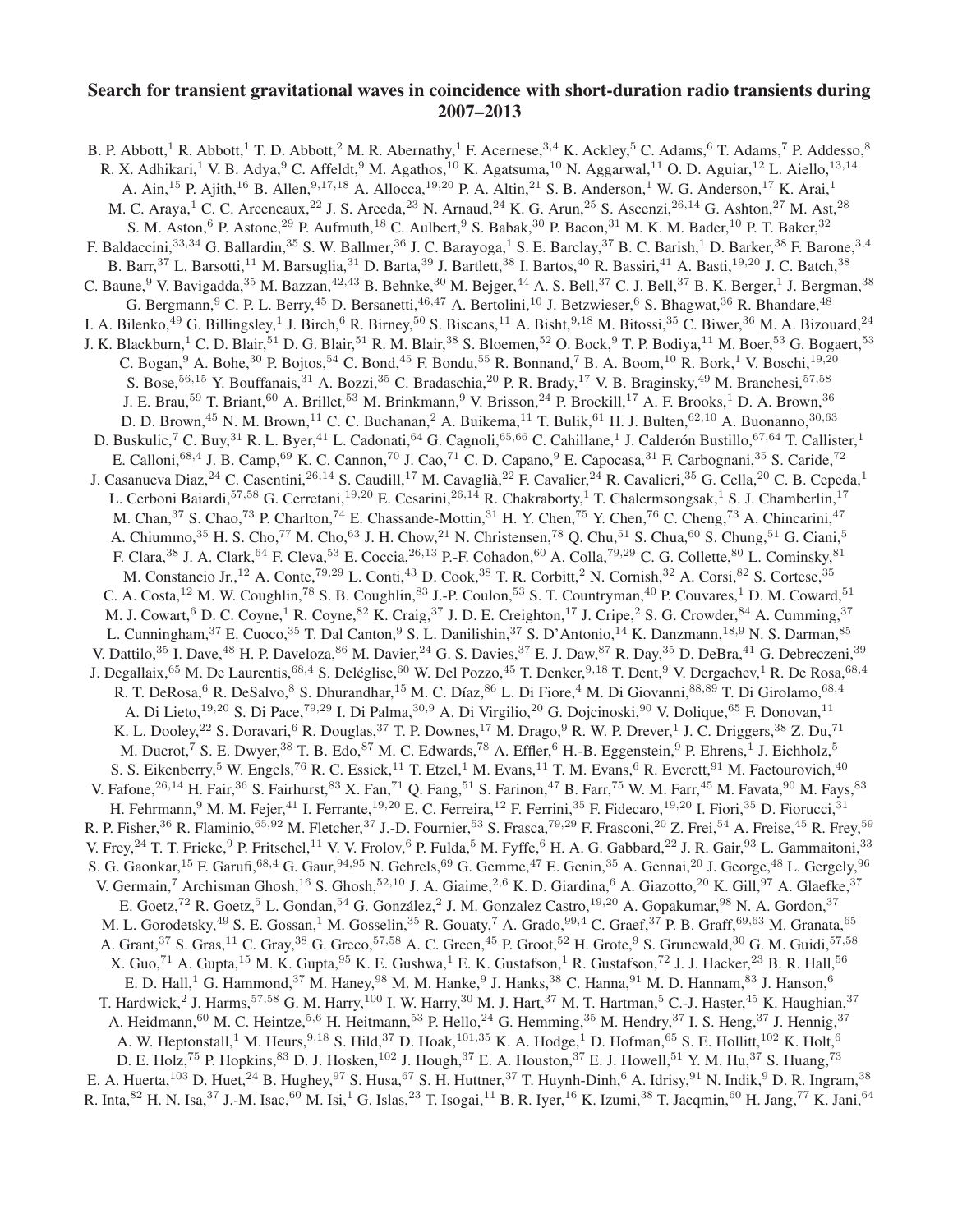P. Jaranowski,<sup>104</sup> S. Jawahar,<sup>105</sup> F. Jiménez-Forteza,<sup>67</sup> W. W. Johnson,<sup>2</sup> D. I. Jones,<sup>27</sup> R. Jones,<sup>37</sup> R. J. G. Jonker,<sup>10</sup> L. Ju,<sup>51</sup> Haris K,<sup>106</sup> C. V. Kalaghatgi,<sup>25</sup> V. Kalogera,<sup>107</sup> S. Kandhasamy,<sup>22</sup> G. Kang,<sup>77</sup> J. B. Kanner,<sup>1</sup> S. Karki,<sup>59</sup> M. Kasprzack,<sup>2,35</sup> E. Katsavounidis, <sup>11</sup> W. Katzman, <sup>6</sup> S. Kaufer, <sup>18</sup> T. Kaur, <sup>51</sup> K. Kawabe, <sup>38</sup> F. Kawazoe, <sup>9</sup> F. Kéfélian, <sup>53</sup> M. S. Kehl, <sup>70</sup> D. Keitel, <sup>9</sup> D. B. Kelley,<sup>36</sup> W. Kells,<sup>1</sup> R. Kennedy,<sup>87</sup> J. S. Key,<sup>86</sup> A. Khalaidovski,<sup>9</sup> F. Y. Khalili,<sup>49</sup> I. Khan,<sup>13</sup> S. Khan,<sup>83</sup> Z. Khan,<sup>95</sup> E. A. Khazanov,<sup>108</sup> N. Kijbunchoo,<sup>38</sup> Chunglee Kim,<sup>77</sup> J. Kim,<sup>109</sup> K. Kim,<sup>110</sup> Nam-Gyu Kim,<sup>77</sup> Namjun Kim,<sup>41</sup> Y.-M. Kim,<sup>109</sup> E. J. King,<sup>102</sup> P. J. King,<sup>38</sup> D. L. Kinzel,<sup>6</sup> J. S. Kissel,<sup>38</sup> L. Kleybolte,<sup>28</sup> S. Klimenko,<sup>5</sup> S. M. Koehlenbeck,<sup>9</sup> K. Kokeyama,<sup>2</sup> S. Koley,<sup>10</sup> V. Kondrashov,<sup>1</sup> A. Kontos,<sup>11</sup> M. Korobko,<sup>28</sup> W. Z. Korth,<sup>1</sup> I. Kowalska,<sup>61</sup> D. B. Kozak,<sup>1</sup> V. Kringel,  $9$  A. Królak,<sup>111,112</sup> C. Krueger,<sup>18</sup> G. Kuehn, <sup>9</sup> P. Kumar, <sup>70</sup> L. Kuo, <sup>73</sup> A. Kutynia,<sup>111</sup> B. D. Lackey, <sup>36</sup> M. Landry, <sup>38</sup> J. Lange,<sup>113</sup> B. Lantz,<sup>41</sup> P. D. Lasky,<sup>114</sup> A. Lazzarini,<sup>1</sup> C. Lazzaro,<sup>64,43</sup> P. Leaci,<sup>79,29</sup> S. Leavey,<sup>37</sup> E. O. Lebigot,<sup>31,71</sup> C. H. Lee,<sup>109</sup> H. K. Lee,<sup>110</sup> H. M. Lee,<sup>115</sup> K. Lee,<sup>37</sup> A. Lenon,<sup>36</sup> M. Leonardi,<sup>88,89</sup> J. R. Leong,<sup>9</sup> N. Leroy,<sup>24</sup> N. Letendre,<sup>7</sup> Y. Levin,<sup>114</sup> B. M. Levine,<sup>38</sup> T. G. F. Li,<sup>1</sup> A. Libson,<sup>11</sup> T. B. Littenberg,<sup>116</sup> N. A. Lockerbie,<sup>105</sup> J. Logue,<sup>37</sup> A. L. Lombardi,<sup>101</sup> J. E. Lord,<sup>36</sup> M. Lorenzini,<sup>13,14</sup> V. Loriette,<sup>117</sup> M. Lormand,<sup>6</sup> G. Losurdo,<sup>58</sup> J. D. Lough,<sup>9,18</sup> H. Lück,<sup>18,9</sup> A. P. Lundgren,<sup>9</sup> J. Luo,<sup>78</sup> R. Lynch,<sup>11</sup> Y. Ma,<sup>51</sup> T. MacDonald,<sup>41</sup> B. Machenschalk,<sup>9</sup> M. MacInnis,<sup>11</sup> D. M. Macleod,<sup>2</sup> F. Magaña-Sandoval,<sup>36</sup> R. M. Magee,<sup>56</sup> M. Mageswaran,<sup>1</sup> E. Majorana,<sup>29</sup> I. Maksimovic,<sup>117</sup> V. Malvezzi,<sup>26,14</sup> N. Man,<sup>53</sup> V. Mandic,<sup>84</sup> V. Mangano,<sup>37</sup> G. L. Mansell,<sup>21</sup> M. Manske,<sup>17</sup> M. Mantovani,<sup>35</sup> F. Marchesoni,<sup>118,34</sup> F. Marion,<sup>7</sup> S. Márka,<sup>40</sup> Z. Márka,<sup>40</sup> A. S. Markosyan,<sup>41</sup> E. Maros,<sup>1</sup> F. Martelli,<sup>57,58</sup> L. Martellini,<sup>53</sup> I. W. Martin,<sup>37</sup> R. M. Martin,<sup>5</sup> D. V. Martynov,<sup>1</sup> J. N. Marx,<sup>1</sup> K. Mason,<sup>11</sup> A. Masserot,<sup>7</sup> T. J. Massinger,<sup>36</sup> M. Masso-Reid,<sup>37</sup> S. Mastrogiovanni,<sup>79,29</sup> F. Matichard,<sup>11</sup> L. Matone,<sup>40</sup> N. Mavalvala,<sup>11</sup> N. Mazumder,<sup>56</sup> G. Mazzolo,<sup>9</sup> R. McCarthy,<sup>38</sup> D. E. McClelland,<sup>21</sup> S. McCormick,<sup>6</sup> S. C. McGuire,<sup>119</sup> G. McIntyre,<sup>1</sup> J. McIver,<sup>101</sup> D. J. McManus,<sup>21</sup> S. T. McWilliams,<sup>103</sup> D. Meacher,<sup>53</sup> G. D. Meadors,<sup>30,9</sup> J. Meidam,<sup>10</sup> A. Melatos,<sup>85</sup> G. Mendell,<sup>38</sup> D. Mendoza-Gandara,<sup>9</sup> R. A. Mercer,<sup>17</sup> E. L. Merilh,<sup>38</sup> M. Merzougui,<sup>53</sup> S. Meshkov,<sup>1</sup> C. Messenger,<sup>37</sup> C. Messick, <sup>91</sup> R. Metzdorff, <sup>60</sup> P. M. Meyers, <sup>84</sup> F. Mezzani, <sup>29,79</sup> H. Miao, <sup>45</sup> C. Michel, <sup>65</sup> H. Middleton, <sup>45</sup> E. E. Mikhailov, <sup>120</sup> L. Milano,  $68,4$  A. L. Miller,  $5,79,29$  J. Miller,  $^{11}$  M. Millhouse,  $^{32}$  Y. Minenkov,  $^{14}$  J. Ming,  $^{30,9}$  S. Mirshekari,  $^{121}$  C. Mishra,  $^{16}$ S. Mitra,<sup>15</sup> V. P. Mitrofanov,<sup>49</sup> G. Mitselmakher,<sup>5</sup> R. Mittleman,<sup>11</sup> A. Moggi,<sup>20</sup> M. Mohan,<sup>35</sup> S. R. P. Mohapatra,<sup>11</sup> M. Montani,<sup>57,58</sup> B. C. Moore,<sup>90</sup> C. J. Moore,<sup>122</sup> D. Moraru,<sup>38</sup> G. Moreno,<sup>38</sup> S. R. Morriss,<sup>86</sup> K. Mossavi,<sup>9</sup> B. Mours,<sup>7</sup> C. M. Mow-Lowry, <sup>45</sup> C. L. Mueller, <sup>5</sup> G. Mueller, <sup>5</sup> A. W. Muir, <sup>83</sup> Arunava Mukherjee, <sup>16</sup> D. Mukherjee, <sup>17</sup> S. Mukherjee, <sup>86</sup> K. N. Mukund,<sup>15</sup> A. Mullavey,<sup>6</sup> J. Munch,<sup>102</sup> D. J. Murphy,<sup>40</sup> P. G. Murray,<sup>37</sup> A. Mytidis,<sup>5</sup> I. Nardecchia,<sup>26,14</sup> L. Naticchioni,<sup>79,29</sup> R. K. Nayak,<sup>123</sup> V. Necula,<sup>5</sup> K. Nedkova,<sup>101</sup> G. Nelemans,<sup>52,10</sup> M. Neri,<sup>46,47</sup> A. Neunzert,<sup>72</sup> G. Newton,<sup>37</sup> T. T. Nguyen,<sup>21</sup> A. B. Nielsen,<sup>9</sup> S. Nissanke,<sup>52,10</sup> A. Nitz,<sup>9</sup> F. Nocera,<sup>35</sup> D. Nolting,<sup>6</sup> M. E. N. Normandin,<sup>86</sup> L. K. Nuttall,<sup>36</sup> J. Oberling,<sup>38</sup> E. Ochsner,<sup>17</sup> J. O'Dell,<sup>124</sup> E. Oelker,<sup>11</sup> G. H. Ogin,<sup>125</sup> J. J. Oh,<sup>126</sup> S. H. Oh,<sup>126</sup> F. Ohme,<sup>83</sup> M. Oliver,<sup>67</sup> P. Oppermann,<sup>9</sup> Richard J. Oram,<sup>6</sup> B. O'Reilly,<sup>6</sup> R. O'Shaughnessy,<sup>113</sup> C. D. Ott,<sup>76</sup> D. J. Ottaway.<sup>102</sup> R. S. Ottens,<sup>5</sup> H. Overmier,<sup>6</sup> B. J. Owen,<sup>82</sup> A. Pai,<sup>106</sup> S. A. Pai,<sup>48</sup> J. R. Palamos,<sup>59</sup> O. Palashov,<sup>108</sup> C. Palomba,<sup>29</sup> A. Pal-Singh,<sup>28</sup> H. Pan,<sup>73</sup> C. Pankow,<sup>17,107</sup> F. Pannarale,<sup>83</sup> B. C. Pant,<sup>48</sup> F. Paoletti,<sup>35,20</sup> A. Paoli,<sup>35</sup> M. A. Papa,<sup>30,17,9</sup> H. R. Paris,<sup>41</sup> W. Parker,<sup>6</sup> D. Pascucci,<sup>37</sup> A. Pasqualetti,<sup>35</sup> R. Passaquieti,<sup>19,20</sup> D. Passuello,<sup>20</sup> B. Patricelli,<sup>19,20</sup> Z. Patrick,<sup>41</sup> B. L. Pearlstone,<sup>37</sup> M. Pedraza,<sup>1</sup> R. Pedurand,<sup>65,127</sup> L. Pekowsky,<sup>36</sup> A. Pele,<sup>6</sup> S. Penn,<sup>128</sup> R. Pereira,<sup>40</sup> A. Perreca,<sup>1</sup> M. Phelps,<sup>37</sup> O. J. Piccinni,<sup>79,29</sup> M. Pichot,<sup>53</sup> F. Piergiovanni,<sup>57,58</sup> V. Pierro,<sup>8</sup> G. Pillant,<sup>35</sup> L. Pinard,<sup>65</sup> I. M. Pinto,<sup>8</sup> M. Pitkin,<sup>37</sup> H. J. Pletsch,<sup>9</sup> R. Poggiani,<sup>19,20</sup> P. Popolizio,<sup>35</sup> A. Post,<sup>9</sup> J. Powell,<sup>37</sup> J. Prasad,<sup>15</sup> V. Predoi,<sup>83</sup> S. S. Premachandra, <sup>114</sup> T. Prestegard, <sup>84</sup> L. R. Price, <sup>1</sup> M. Prijatelj, <sup>35</sup> M. Principe, <sup>8</sup> S. Privitera, <sup>30</sup> G. A. Prodi, <sup>88,89</sup> L. Prokhorov,<sup>49</sup> O. Puncken,<sup>9</sup> M. Punturo,<sup>34</sup> P. Puppo,<sup>29</sup> M. Pürrer,<sup>83</sup> H. Qi,<sup>17</sup> J. Qin,<sup>51</sup> V. Quetschke,<sup>86</sup> E. A. Quintero,<sup>1</sup> R. Quitzow-James, <sup>59</sup> F. J. Raab, <sup>38</sup> D. S. Rabeling, <sup>21</sup> H. Radkins, <sup>38</sup> P. Raffai, <sup>54</sup> S. Raja, <sup>48</sup> M. Rakhmanov, <sup>86</sup> P. Rapagnani, <sup>79, 29</sup> V. Raymond,<sup>30</sup> M. Razzano,<sup>19,20</sup> V. Re,<sup>26</sup> J. Read,<sup>23</sup> C. M. Reed,<sup>38</sup> T. Regimbau,<sup>53</sup> L. Rei,<sup>47</sup> S. Reid,<sup>50</sup> D. H. Reitze,<sup>1,5</sup> H. Rew,<sup>120</sup> F. Ricci,<sup>79,29</sup> K. Riles,<sup>72</sup> N. A. Robertson,<sup>1,37</sup> R. Robie,<sup>37</sup> F. Robinet,<sup>24</sup> A. Rocchi,<sup>14</sup> L. Rolland,<sup>7</sup> J. G. Rollins,<sup>1</sup> V. J. Roma,<sup>59</sup> J. D. Romano,<sup>86</sup> R. Romano,<sup>3,4</sup> G. Romanov,<sup>120</sup> J. H. Romie,<sup>6</sup> D. Rosińska,<sup>129,44</sup> S. Rowan,<sup>37</sup> A. Rüdiger,<sup>9</sup> P. Ruggi,<sup>35</sup> K. Ryan,<sup>38</sup> S. Sachdev,<sup>1</sup> T. Sadecki,<sup>38</sup> L. Sadeghian,<sup>17</sup> L. Salconi,<sup>35</sup> M. Saleem,<sup>106</sup> F. Salemi,<sup>9</sup> A. Samajdar,<sup>123</sup> L. Sammut, <sup>85,114</sup> E. J. Sanchez,<sup>1</sup> V. Sandberg, <sup>38</sup> B. Sandeen, <sup>107</sup> J. R. Sanders, <sup>72</sup> B. Sassolas, <sup>65</sup> B. S. Sathyaprakash, <sup>83</sup> P. R. Saulson,<sup>36</sup> O. E. S. Sauter,<sup>72</sup> R. L. Savage,<sup>38</sup> A. Sawadsky,<sup>18</sup> P. Schale,<sup>59</sup> R. Schilling<sup>† 9</sup> J. Schmidt,<sup>9</sup> P. Schmidt,<sup>1,76</sup> R. Schnabel,<sup>28</sup> R. M. S. Schofield,<sup>59</sup> A. Schönbeck,<sup>28</sup> E. Schreiber,<sup>9</sup> D. Schuette,<sup>9,18</sup> B. F. Schutz,<sup>83</sup> J. Scott,<sup>37</sup> S. M. Scott,<sup>21</sup> D. Sellers,<sup>6</sup> D. Sentenac,<sup>35</sup> V. Sequino,<sup>26,14</sup> A. Sergeev,<sup>108</sup> G. Serna,<sup>23</sup> Y. Setyawati,<sup>52,10</sup> A. Sevigny,<sup>38</sup> D. A. Shaddock,<sup>21</sup> M. S. Shahriar,<sup>107</sup> M. Shaltev,<sup>9</sup> Z. Shao,<sup>1</sup> B. Shapiro,<sup>41</sup> P. Shawhan,<sup>63</sup> A. Sheperd,<sup>17</sup> D. H. Shoemaker,<sup>11</sup> D. M. Shoemaker,<sup>64</sup> K. Siellez,<sup>53</sup> X. Siemens,<sup>17</sup> M. Sieniawska,<sup>44</sup> D. Sigg,<sup>38</sup> A. D. Silva,<sup>12</sup> D. Simakov,<sup>9</sup> A. Singer,<sup>1</sup> L. P. Singer,<sup>69</sup> A. Singh,<sup>30,9</sup> R. Singh,<sup>2</sup> A. Singhal,<sup>13</sup> A. M. Sintes,<sup>67</sup> B. J. J. Slagmolen,<sup>21</sup> J. R. Smith,<sup>23</sup> N. D. Smith,<sup>1</sup> R. J. E. Smith,<sup>1</sup> E. J. Son,<sup>126</sup> B. Sorazu,<sup>37</sup> F. Sorrentino,<sup>47</sup> T. Souradeep,<sup>15</sup> A. K. Srivastava,<sup>95</sup> A. Staley,<sup>40</sup> M. Steinke, <sup>9</sup> J. Steinlechner, <sup>37</sup> S. Steinlechner, <sup>37</sup> D. Steinmeyer, <sup>9,18</sup> B. C. Stephens, <sup>17</sup> D. Stiles, <sup>97</sup> R. Stone, <sup>86</sup> K. A. Strain, <sup>37</sup> N. Straniero, <sup>65</sup> G. Stratta, <sup>57,58</sup> N. A. Strauss, <sup>78</sup> S. Strigin, <sup>49</sup> R. Sturani, <sup>121</sup> A. L. Stuver, <sup>6</sup> T. Z. Summerscales, <sup>130</sup> L. Sun, <sup>85</sup>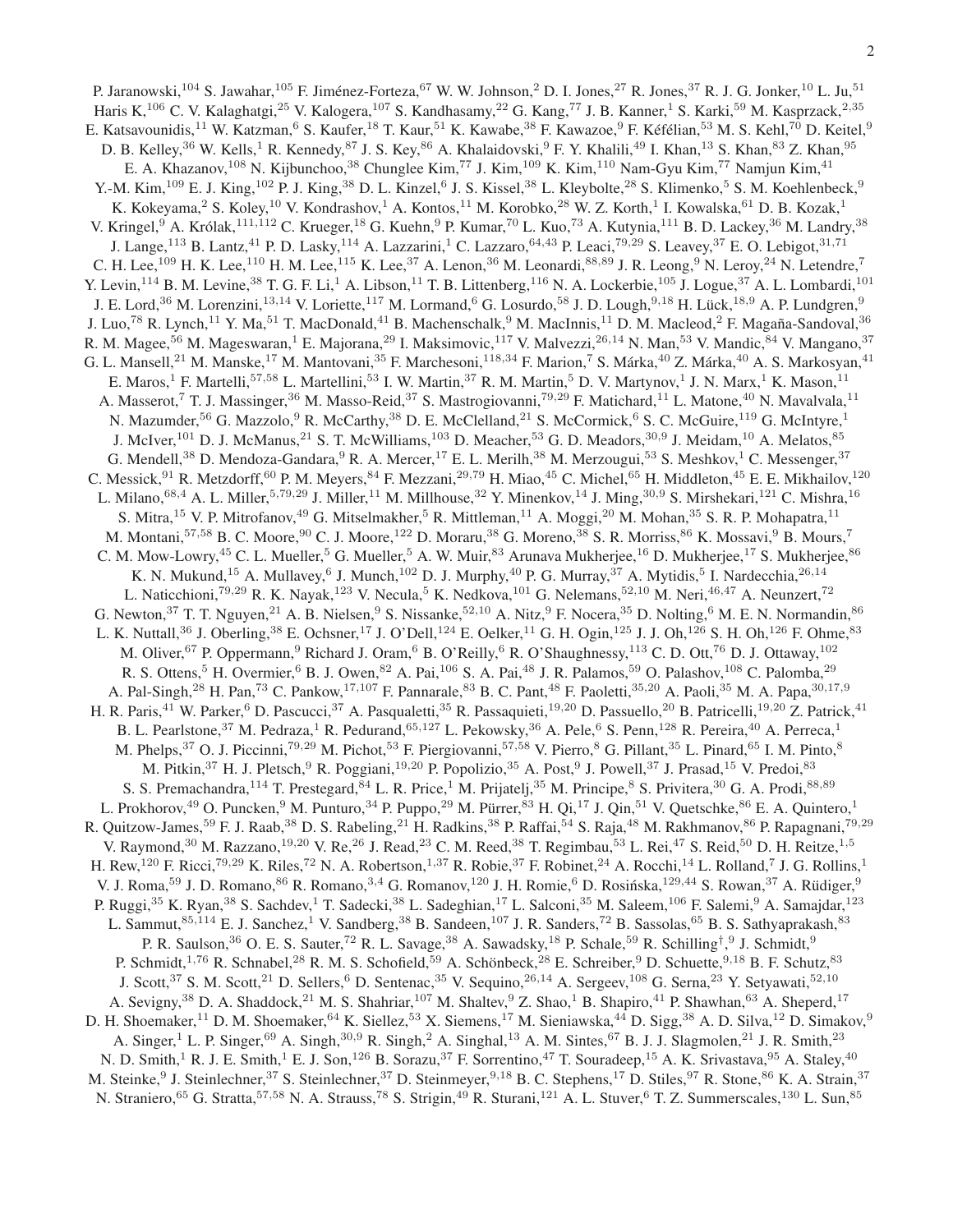P. J. Sutton, <sup>83</sup> B. L. Swinkels, <sup>35</sup> M. J. Szczepańczyk, <sup>97</sup> M. Tacca, <sup>31</sup> D. Talukder, <sup>59</sup> D. B. Tanner, <sup>5</sup> M. Tápai, <sup>96</sup> S. P. Tarabrin, <sup>9</sup> A. Taracchini,  $30$  R. Taylor,  $1$  T. Theeg,  $9$  M. P. Thirugnanasambandam,  $1$  E. G. Thomas,  $45$  M. Thomas,  $6$  P. Thomas,  $38$ K. A. Thorne, <sup>6</sup> E. Thrane,  $^{114}$  S. Tiwari,  $^{13,89}$  V. Tiwari,  $^{83}$  K. V. Tokmakov,  $^{105}$  C. Tomlinson,  $^{87}$  M. Tonelli,  $^{19,20}$  C. V. Torres<sup>‡</sup>,  $^{86}$ C. I. Torrie,<sup>1</sup> D. Töyrä,<sup>45</sup> F. Travasso,<sup>33,34</sup> G. Traylor,<sup>6</sup> D. Trifirò,<sup>22</sup> M. C. Tringali,<sup>88,89</sup> L. Trozzo,<sup>131,20</sup> M. Tse,<sup>11</sup> M. Turconi,<sup>53</sup> D. Tuyenbayev,<sup>86</sup> D. Ugolini,<sup>132</sup> C. S. Unnikrishnan,<sup>98</sup> A. L. Urban,<sup>17</sup> S. A. Usman,<sup>36</sup> H. Vahlbruch,<sup>18</sup> G. Vajente,<sup>1</sup> G. Valdes,<sup>86</sup> N. van Bakel,<sup>10</sup> M. van Beuzekom,<sup>10</sup> J. F. J. van den Brand,<sup>62,10</sup> C. Van Den Broeck,<sup>10</sup> D. C. Vander-Hyde,<sup>36,23</sup> L. van der Schaaf,<sup>10</sup> J. V. van Heijningen,<sup>10</sup> A. A. van Veggel,<sup>37</sup> M. Vardaro,<sup>42,43</sup> S. Vass,<sup>1</sup> M. Vasúth,<sup>39</sup> R. Vaulin,<sup>11</sup> A. Vecchio,<sup>45</sup> G. Vedovato,<sup>43</sup> J. Veitch,<sup>45</sup> P. J. Veitch,<sup>102</sup> K. Venkateswara,<sup>133</sup> D. Verkindt,<sup>7</sup> F. Vetrano,<sup>57,58</sup> A. Viceré,<sup>57,58</sup> S. Vinciguerra,<sup>45</sup> D. J. Vine,<sup>50</sup> J.-Y. Vinet,<sup>53</sup> S. Vitale,<sup>11</sup> T. Vo,<sup>36</sup> H. Vocca,<sup>33,34</sup> C. Vorvick,<sup>38</sup> D. V. Voss,<sup>5</sup> W. D. Vousden,<sup>45</sup> S. P. Vyatchanin,<sup>49</sup> A. R. Wade,<sup>21</sup> L. E. Wade,<sup>134</sup> M. Wade,<sup>134</sup> M. Walker,<sup>2</sup> L. Wallace,<sup>1</sup> S. Walsh,<sup>17</sup> G. Wang,<sup>13,58</sup> H. Wang,<sup>45</sup> M. Wang,<sup>45</sup> X. Wang,<sup>71</sup> Y. Wang,<sup>51</sup> R. L. Ward,<sup>21</sup> J. Warner,<sup>38</sup> M. Was,<sup>7</sup> B. Weaver,<sup>38</sup> L.-W. Wei,<sup>53</sup> M. Weinert,<sup>9</sup> A. J. Weinstein,<sup>1</sup> R. Weiss,<sup>11</sup> T. Welborn,<sup>6</sup> L. Wen,<sup>51</sup> P. Weßels,<sup>9</sup> T. Westphal,<sup>9</sup>

K. Wette, <sup>9</sup> J. T. Whelan,  $^{113,9}$  S. E. Whitcomb, <sup>1</sup> D. J. White, <sup>87</sup> B. F. Whiting, <sup>5</sup> R. D. Williams, <sup>1</sup> A. R. Williamson, <sup>83</sup> J. L. Willis,<sup>135</sup> B. Willke,<sup>18,9</sup> M. H. Wimmer,<sup>9,18</sup> W. Winkler,<sup>9</sup> C. C. Wipf,<sup>1</sup> H. Wittel,<sup>9,18</sup> G. Woan,<sup>37</sup> J. Worden,<sup>38</sup>

J. L. Wright,<sup>37</sup> G. Wu,<sup>6</sup> J. Yablon,<sup>107</sup> W. Yam,<sup>11</sup> H. Yamamoto,<sup>1</sup> C. C. Yancey,<sup>63</sup> M. J. Yap,<sup>21</sup> H. Yu,<sup>11</sup> M. Yvert,<sup>7</sup>

A. Zadrożny,<sup>111</sup> L. Zangrando,<sup>43</sup> M. Zanolin,<sup>97</sup> J.-P. Zendri,<sup>43</sup> M. Zevin,<sup>107</sup> F. Zhang,<sup>11</sup> L. Zhang,<sup>1</sup> M. Zhang,<sup>120</sup>

Y. Zhang,<sup>113</sup> C. Zhao,<sup>51</sup> M. Zhou,<sup>107</sup> Z. Zhou,<sup>107</sup> X. J. Zhu,<sup>51</sup> M. E. Zucker,<sup>1,11</sup> S. E. Zuraw,<sup>101</sup> and J. Zweizig<sup>1</sup>

(LIGO Scientific Collaboration and Virgo Collaboration)

AND

A. M. Archibald,<sup>136</sup> S. Banaszak,<sup>17</sup> A. Berndsen,<sup>137</sup> J. Boyles,<sup>138</sup> R. F. Cardoso,<sup>139</sup> P. Chawla,<sup>140</sup> A. Cherry,<sup>137</sup>

L. P. Dartez,  $86$  D. Day,  $17$  C. R. Epstein,  $141$  A. J. Ford,  $86$  J. Flanigan,  $17$  A. Garcia,  $86$  J. W. T. Hessels,  $136,142$ 

J. Hinojosa, <sup>86</sup> F. A. Jenet, <sup>86</sup> C. Karako-Argaman, <sup>140</sup> V. M. Kaspi, <sup>140</sup> E. F. Keane, <sup>143</sup> V. I. Kondratiev, <sup>136, 144</sup>

M. Kramer,  $^{145,146}$  S. Leake,  $^{86}$  D. Lorimer,  $^{139}$  G. Lunsford,  $^{86}$  R. S. Lynch,  $^{147}$  J. G. Martinez,  $^{86}$ 

A. Mata, <sup>86</sup> M. A. McLaughlin, <sup>139</sup> C. A. McPhee, <sup>137</sup> T. Penucci, <sup>148</sup> S. Ransom, <sup>149</sup> M. S. E. Roberts, <sup>150</sup>

M. D. W. Rohr,<sup>17</sup> I. H. Stairs,<sup>137</sup> K. Stovall,<sup>151</sup> J. van Leeuwen,<sup>136,142</sup> A. N. Walker,<sup>17</sup> and B. L. Wells<sup>17,152</sup>

†Deceased, May 2015. ‡Deceased, March 2015.

1 *LIGO, California Institute of Technology, Pasadena, CA 91125, USA*

2 *Louisiana State University, Baton Rouge, LA 70803, USA*

<sup>3</sup>Università di Salerno, Fisciano, I-84084 Salerno, Italy

4 *INFN, Sezione di Napoli, Complesso Universitario di Monte S.Angelo, I-80126 Napoli, Italy*

<sup>5</sup>*University of Florida, Gainesville, FL 32611, USA*

6 *LIGO Livingston Observatory, Livingston, LA 70754, USA*

7 *Laboratoire d'Annecy-le-Vieux de Physique des Particules (LAPP),*

*Universit´e Savoie Mont Blanc, CNRS/IN2P3, F-74941 Annecy-le-Vieux, France*

<sup>8</sup>*University of Sannio at Benevento, I-82100 Benevento,*

*Italy and INFN, Sezione di Napoli, I-80100 Napoli, Italy*

<sup>9</sup>Albert-Einstein-Institut, Max-Planck-Institut für Gravitationsphysik, D-30167 Hannover, Germany

<sup>10</sup>*Nikhef, Science Park, 1098 XG Amsterdam, The Netherlands*

<sup>11</sup>*LIGO, Massachusetts Institute of Technology, Cambridge, MA 02139, USA*

<sup>12</sup>Instituto Nacional de Pesquisas Espaciais, 12227-010 São José dos Campos,São Paulo, Brazil

<sup>13</sup>*INFN, Gran Sasso Science Institute, I-67100 L'Aquila, Italy*

<sup>14</sup>*INFN, Sezione di Roma Tor Vergata, I-00133 Roma, Italy*

<sup>15</sup>*Inter-University Centre for Astronomy and Astrophysics, Pune 411007, India*

<sup>16</sup>*International Centre for Theoretical Sciences, Tata Institute of Fundamental Research, Bangalore 560012, India*

<sup>17</sup>*University of Wisconsin-Milwaukee, Milwaukee, WI 53201, USA*

<sup>18</sup> Leibniz Universität Hannover, D-30167 Hannover, Germany

<sup>19</sup> Università di Pisa, I-56127 Pisa, Italy

<sup>20</sup>*INFN, Sezione di Pisa, I-56127 Pisa, Italy*

<sup>21</sup>*Australian National University, Canberra, Australian Capital Territory 0200, Australia*

<sup>22</sup>*The University of Mississippi, University, MS 38677, USA*

<sup>23</sup>*California State University Fullerton, Fullerton, CA 92831, USA*

<sup>24</sup> LAL, Univ. Paris-Sud, CNRS/IN2P3, Université Paris-Saclay, Orsay, France

<sup>25</sup>*Chennai Mathematical Institute, Chennai 603103, India*

<sup>26</sup> Università di Roma Tor Vergata, I-00133 Roma, Italy

<sup>27</sup>*University of Southampton, Southampton SO17 1BJ, United Kingdom*

<sup>28</sup> Universität Hamburg, D-22761 Hamburg, Germany

<sup>29</sup>*INFN, Sezione di Roma, I-00185 Roma, Italy*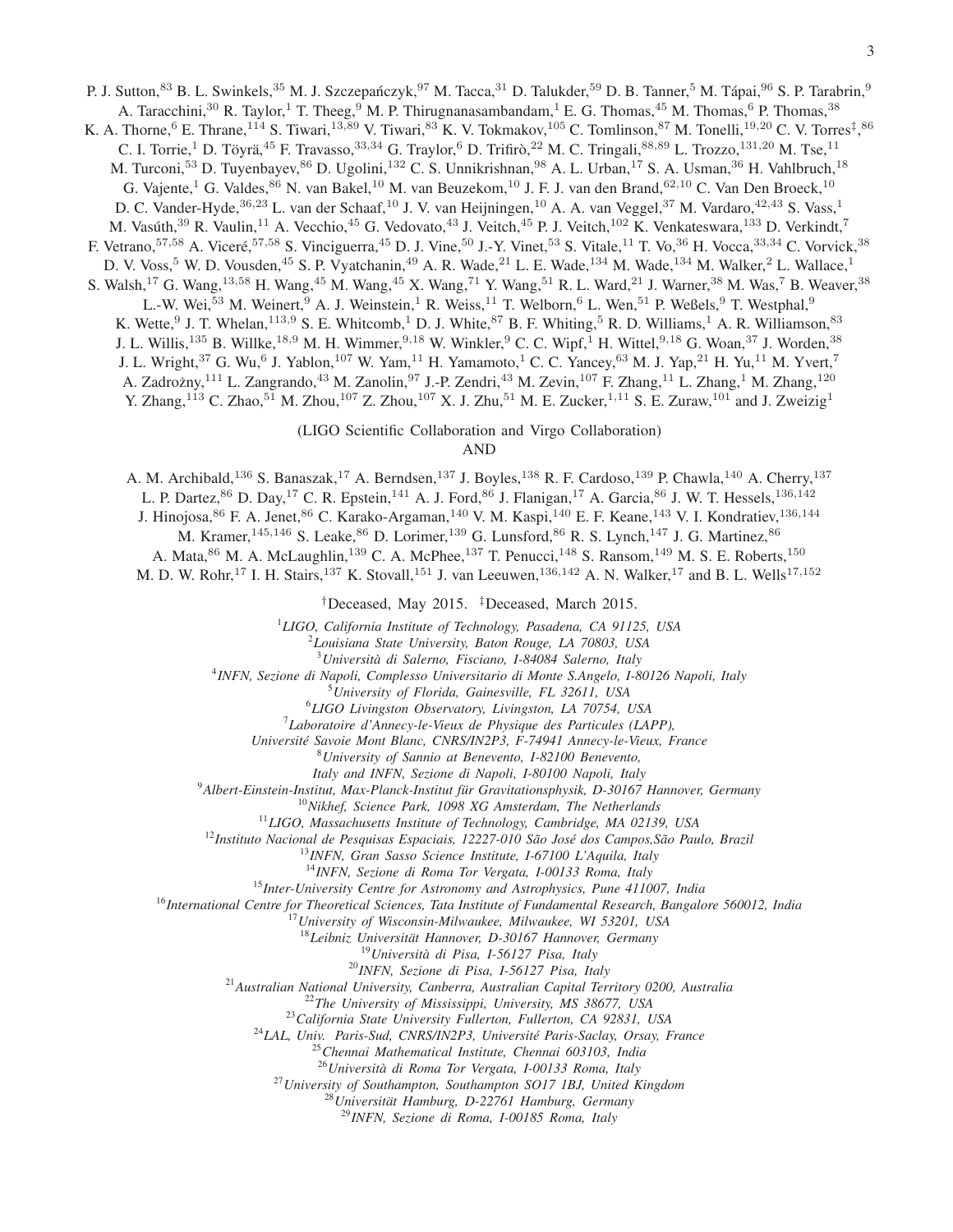<sup>30</sup>Albert-Einstein-Institut, Max-Planck-Institut für Gravitationsphysik, D-14476 Potsdam-Golm, Germany

<sup>31</sup>APC, AstroParticule et Cosmologie, Université Paris Diderot, CNRS/IN2P3, CEA/Irfu,

*Observatoire de Paris, Sorbonne Paris Cit´e, F-75205 Paris Cedex 13, France*

*Montana State University, Bozeman, MT 59717, USA*

<sup>33</sup> Università di Perugia, I-06123 Perugia, Italy

*INFN, Sezione di Perugia, I-06123 Perugia, Italy*

*European Gravitational Observatory (EGO), I-56021 Cascina, Pisa, Italy*

*Syracuse University, Syracuse, NY 13244, USA*

*SUPA, University of Glasgow, Glasgow G12 8QQ, United Kingdom*

*LIGO Hanford Observatory, Richland, WA 99352, USA*

<sup>39</sup>Wigner RCP, RMKI, H-1121 Budapest, Konkoly Thege Miklós út 29-33, Hungary

*Columbia University, New York, NY 10027, USA*

*Stanford University, Stanford, CA 94305, USA*

<sup>42</sup> Università di Padova, Dipartimento di Fisica e Astronomia, I-35131 Padova, Italy

*INFN, Sezione di Padova, I-35131 Padova, Italy*

*CAMK-PAN, 00-716 Warsaw, Poland*

*University of Birmingham, Birmingham B15 2TT, United Kingdom*

<sup>46</sup> Università degli Studi di Genova, I-16146 Genova, Italy

*INFN, Sezione di Genova, I-16146 Genova, Italy*

*RRCAT, Indore MP 452013, India*

*Faculty of Physics, Lomonosov Moscow State University, Moscow 119991, Russia*

*SUPA, University of the West of Scotland, Paisley PA1 2BE, United Kingdom*

*University of Western Australia, Crawley, Western Australia 6009, Australia*

*Department of Astrophysics/IMAPP, Radboud University Nijmegen, P.O. Box 9010, 6500 GL Nijmegen, The Netherlands*

<sup>53</sup>Artemis, Université Côte d'Azur, CNRS, Observatoire Côte d'Azur, CS 34229, Nice cedex 4, France

<sup>54</sup>MTA Eötvös University, "Lendulet" Astrophysics Research Group, Budapest 1117, Hungary

<sup>55</sup> Institut de Physique de Rennes, CNRS, Université de Rennes 1, F-35042 Rennes, France

*Washington State University, Pullman, WA 99164, USA*

<sup>57</sup> Università degli Studi di Urbino 'Carlo Bo', I-61029 Urbino, Italy

*INFN, Sezione di Firenze, I-50019 Sesto Fiorentino, Firenze, Italy*

*University of Oregon, Eugene, OR 97403, USA*

<sup>60</sup>Laboratoire Kastler Brossel, UPMC-Sorbonne Universités, CNRS,

*ENS-PSL Research University, Coll`ege de France, F-75005 Paris, France*

*Astronomical Observatory Warsaw University, 00-478 Warsaw, Poland*

*VU University Amsterdam, 1081 HV Amsterdam, The Netherlands*

*University of Maryland, College Park, MD 20742, USA*

*Center for Relativistic Astrophysics and School of Physics,*

*Georgia Institute of Technology, Atlanta, GA 30332, USA*

<sup>65</sup>Laboratoire des Matériaux Avancés (LMA), CNRS/IN2P3, F-69622 Villeurbanne, France

*Universit´e Claude Bernard Lyon 1, F-69622 Villeurbanne, France*

*Universitat de les Illes Balears, IAC3—IEEC, E-07122 Palma de Mallorca, Spain*

<sup>68</sup> Università di Napoli 'Federico II', Complesso Universitario di Monte S.Angelo, I-80126 Napoli, Italy

*NASA/Goddard Space Flight Center, Greenbelt, MD 20771, USA*

*Canadian Institute for Theoretical Astrophysics, University of Toronto, Toronto, Ontario M5S 3H8, Canada*

*Tsinghua University, Beijing 100084, China*

*University of Michigan, Ann Arbor, MI 48109, USA*

*National Tsing Hua University, Hsinchu City, 30013 Taiwan, Republic of China*

*Charles Sturt University, Wagga Wagga, New South Wales 2678, Australia*

*University of Chicago, Chicago, IL 60637, USA*

*Caltech CaRT, Pasadena, CA 91125, USA*

*Korea Institute of Science and Technology Information, Daejeon 305-806, Korea*

*Carleton College, Northfield, MN 55057, USA*

<sup>79</sup> Università di Roma 'La Sapienza', I-00185 Roma, Italy

*University of Brussels, Brussels 1050, Belgium*

*Sonoma State University, Rohnert Park, CA 94928, USA*

*Texas Tech University, Lubbock, TX 79409, USA*

*Cardiff University, Cardiff CF24 3AA, United Kingdom*

*University of Minnesota, Minneapolis, MN 55455, USA*

*The University of Melbourne, Parkville, Victoria 3010, Australia*

*The University of Texas Rio Grande Valley, Brownsville, TX 78520, USA*

*The University of Sheffield, Sheffield S10 2TN, United Kingdom*

<sup>88</sup> Università di Trento, Dipartimento di Fisica, I-38123 Povo, Trento, Italy

*INFN, Trento Institute for Fundamental Physics and Applications, I-38123 Povo, Trento, Italy*

*Montclair State University, Montclair, NJ 07043, USA*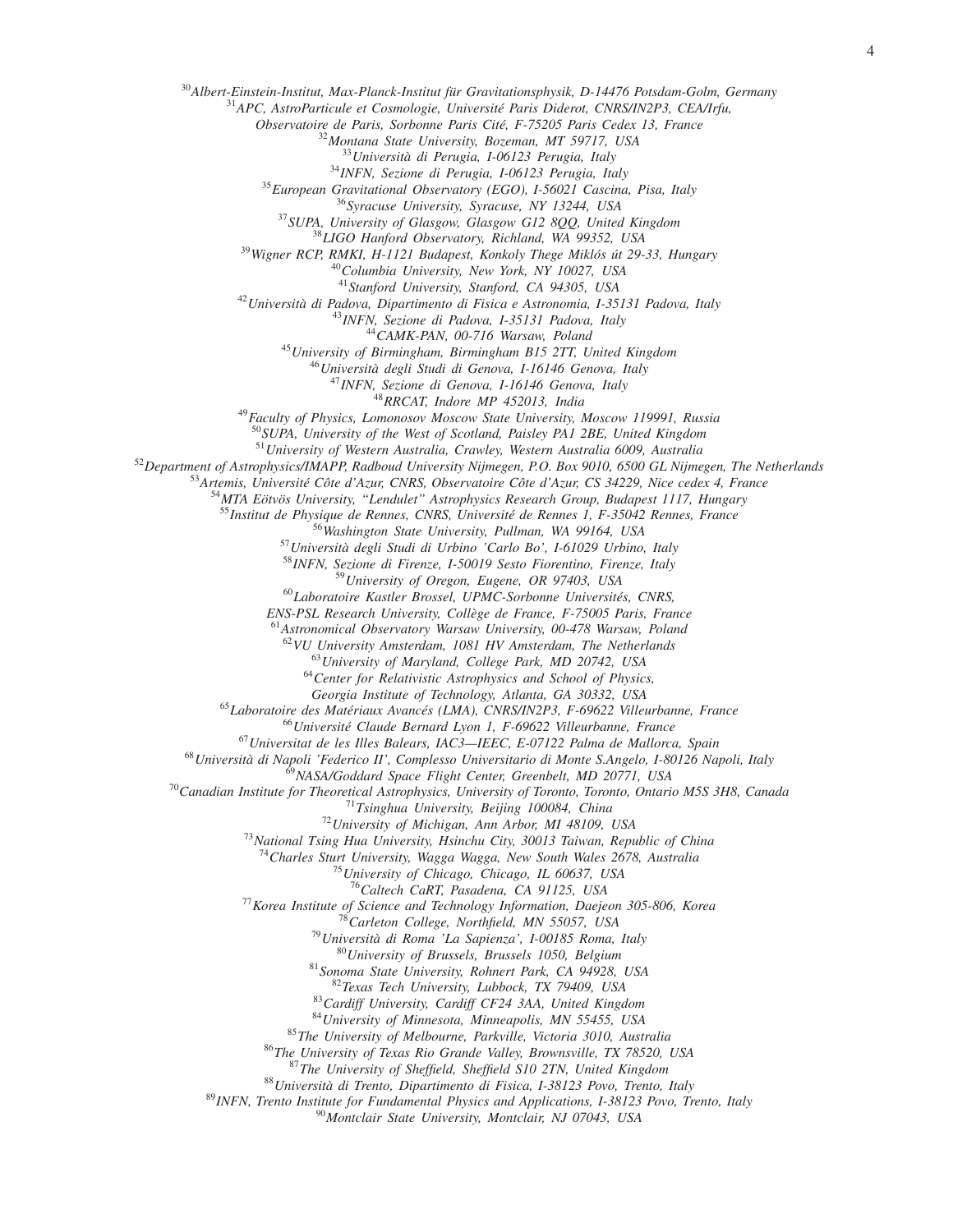*The Pennsylvania State University, University Park, PA 16802, USA*

*National Astronomical Observatory of Japan, 2-21-1 Osawa, Mitaka, Tokyo 181-8588, Japan*

*School of Mathematics, University of Edinburgh, Edinburgh EH9 3FD, United Kingdom*

*Indian Institute of Technology, Gandhinagar Ahmedabad Gujarat 382424, India*

*Institute for Plasma Research, Bhat, Gandhinagar 382428, India*

<sup>96</sup>University of Szeged, Dóm tér 9, Szeged 6720, Hungary

*Embry-Riddle Aeronautical University, Prescott, AZ 86301, USA*

*Tata Institute of Fundamental Research, Mumbai 400005, India*

*INAF, Osservatorio Astronomico di Capodimonte, I-80131, Napoli, Italy*

*American University, Washington, D.C. 20016, USA*

*University of Massachusetts-Amherst, Amherst, MA 01003, USA*

*University of Adelaide, Adelaide, South Australia 5005, Australia*

*West Virginia University, Morgantown, WV 26506, USA*

*University of Białystok, 15-424 Białystok, Poland*

*SUPA, University of Strathclyde, Glasgow G1 1XQ, United Kingdom*

*IISER-TVM, CET Campus, Trivandrum Kerala 695016, India*

*Northwestern University, Evanston, IL 60208, USA*

*Institute of Applied Physics, Nizhny Novgorod, 603950, Russia*

*Pusan National University, Busan 609-735, Korea*

*Hanyang University, Seoul 133-791, Korea*

*NCBJ, 05-400 Swierk-Otwock, Poland ´*

*IM-PAN, 00-956 Warsaw, Poland*

*Rochester Institute of Technology, Rochester, NY 14623, USA*

*Monash University, Victoria 3800, Australia*

*Seoul National University, Seoul 151-742, Korea*

*University of Alabama in Huntsville, Huntsville, AL 35899, USA ESPCI, CNRS, F-75005 Paris, France*

<sup>118</sup> Università di Camerino, Dipartimento di Fisica, I-62032 Camerino, Italy

*Southern University and A&M College, Baton Rouge, LA 70813, USA*

*College of William and Mary, Williamsburg, VA 23187, USA*

<sup>121</sup> Instituto de Física Teórica, University Estadual Paulista/ICTP South

*American Institute for Fundamental Research, S˜ao Paulo SP 01140-070, Brazil*

*University of Cambridge, Cambridge CB2 1TN, United Kingdom*

*IISER-Kolkata, Mohanpur, West Bengal 741252, India*

*Rutherford Appleton Laboratory, HSIC, Chilton, Didcot, Oxon OX11 0QX, United Kingdom*

*Whitman College, 345 Boyer Avenue, Walla Walla, WA 99362 USA*

*National Institute for Mathematical Sciences, Daejeon 305-390, Korea*

<sup>127</sup> Université de Lyon, F-69361 Lyon, France

*Hobart and William Smith Colleges, Geneva, NY 14456, USA*

<sup>129</sup> Janusz Gil Institute of Astronomy, University of Zielona Góra, 65-265 Zielona Góra, Poland

*Andrews University, Berrien Springs, MI 49104, USA*

<sup>131</sup> Università di Siena, I-53100 Siena, Italy

*Trinity University, San Antonio, TX 78212, USA*

*University of Washington, Seattle, WA 98195, USA*

*Kenyon College, Gambier, OH 43022, USA*

*Abilene Christian University, Abilene, TX 79699, USA*

*ASTRON, the Netherlands Institute for Radio Astronomy, Postbus 2, 7990 AA Dwingeloo, The Netherlands*

*Department of Physics and Astronomy, University of British Columbia,*

*6224 Agricultural Road, Vancouver, British Columbia V6T 1Z1, Canada*

*Department of Physics and Astronomy, Western Kentucky University, Bowling Green, KY 42101, USA*

*Dept. of Physics and Astronomy, West Virginia University, Morgantown, WV 26506, USA*

*Department of Physics & McGill Space Institute, McGill University,*

*3600 Univesity Street, Montreal, QC H3A 2T8, Canada*

*Department of Astronomy, Ohio State University, 140 W. 18th Avenue, Columbus, OH 43210, USA*

*Anton Pannekoek Institute for Astronomy, University of Amsterdam,*

*Science Park 904, 1098 XH Amsterdam, The Netherlands*

*SKA Organization, Jodrell Bank Observatory, SK11 9DL, UK*

*Astro Space Center of the Lebedev Physical Institute, Profsoyuznaya str. 84/32, Moscow 117997, Russia*

*Max Planck Institute for Radio Astronomy, Auf dem Hugel 69, 53121 Bonn, Germany*

*The University of Manchester, Oxford Rd, Manchester M13 9PL, UK*

*National Radio Astronomy Observatory, Green Bank, WV 24944, US*

*Department of Astronomy, University of Virginia, Charlottesville, VA 22904-4325, USA*

*National Radio Astronomy Observatory, Charlottesville, VA 22903, USA*

*Eureka Scientific, Inc., 2452 Delmer Street, Suite 100, Oakland, CA 94602-3017, USA*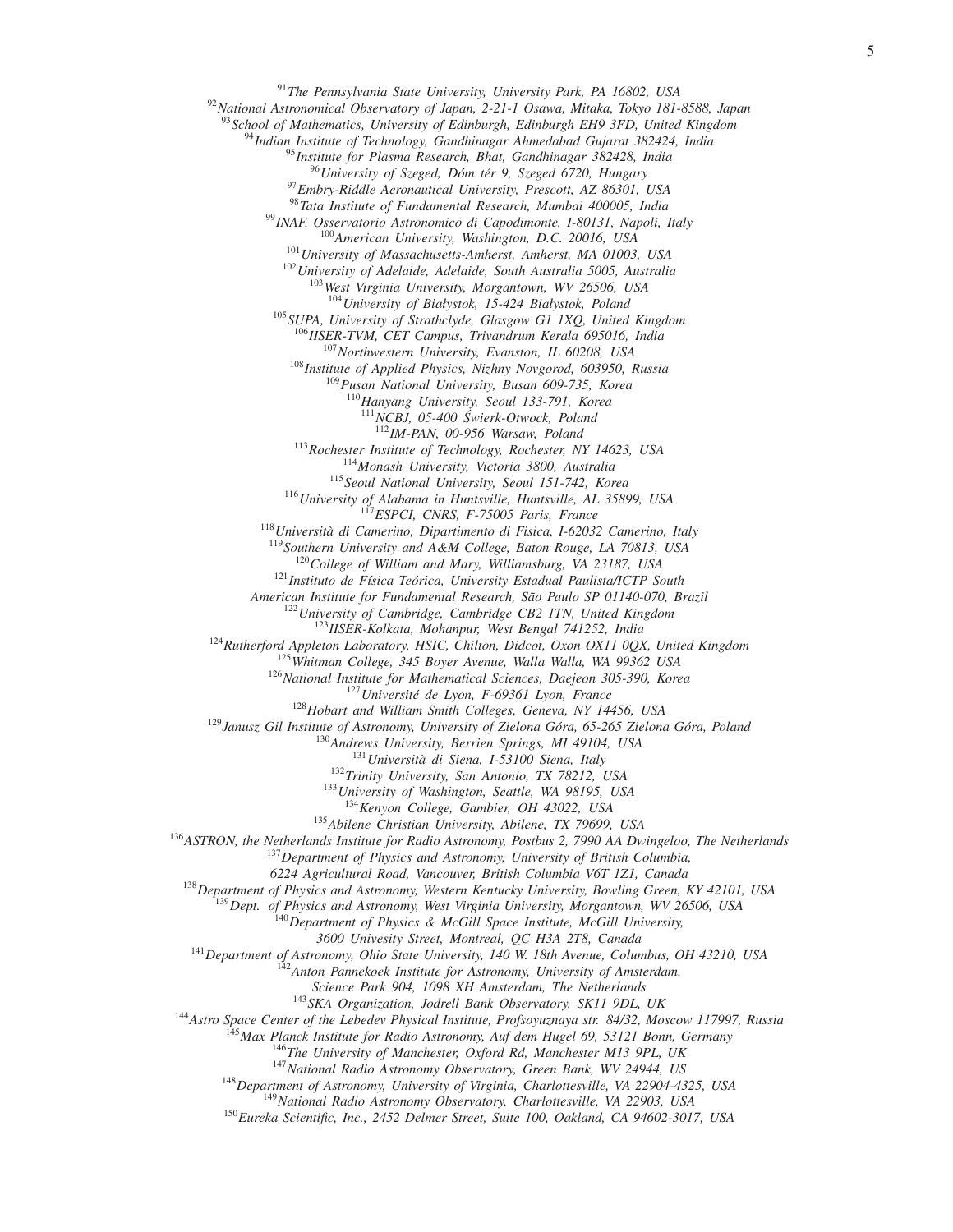<sup>151</sup>*Department of Physics and Astronomy, University of New Mexico, Albuquerque, NM, USA* <sup>152</sup>*Department of Atmospheric Science, Colorado State University, Fort Collins, CO, USA*

We present an archival search for transient gravitational-wave bursts in coincidence with 27 single-pulse triggers from Green Bank Telescope pulsar surveys, using the LIGO, Virgo and GEO interferometer network. We also discuss a check for gravitational-wave signals in coincidence with Parkes fast radio bursts using similar methods. Data analyzed in these searches were collected between 2007 and 2013. Possible sources of emission of both short-duration radio signals and transient gravitational-wave emission include starquakes on neutron stars, binary coalescence of neutron stars, and cosmic string cusps. While no evidence for gravitational-wave emission in coincidence with these radio transients was found, the current analysis serves as a prototype for similar future searches using more sensitive second-generation interferometers.

#### I. INTRODUCTION

Plausible models for coincident or near-coincident emission of both radio and gravitational-wave (GW) transients exist for a number of astrophysical phenomena, including single neutron stars, merging neutron star binaries and cosmic string cusps. Identification of a GW in close temporal and spatial coincidence with a fast radio burst or other radio transient could place significant constraints on the source of emission, with further constraints possible based on the morphology of the gravitational-wave signal. In this paper we present a search for GWs in coincidence with millisecond-scale duration radio transient pulses. We have conducted externally triggered searches for gravitational waves with the LIGO-Virgo-GEO network in coincidence with both Galactic single-pulse pulsar candidates from the Green Bank Telescope and a sample of cosmological fast radio burst (FRB) candidates from the Parkes Telescope. Individual radio pulses range from 1 to tens of ms in duration and were observed in frequency bands from hundreds of MHz to 1 GHz. The LIGO Scientific Collaboration (LSC) and Virgo Collaboration regularly search for continuous gravitational waves arriving from the direction of known radio pulsars (see, *e.g.* Refs. [2, 3] for recent examples) and a search for gravitational waves in coincidence with a Vela pulsar glitch was conducted previously [10].

The present work marks the first LIGO-Virgo search in coincidence with radio transients and serves as a prototype for searches with advanced interferometers. Given that the origin of these radio transients is currently unclear, our analysis is designed to search broadly for a gravitational-wave transient burst, without requiring a specific type of waveform.

The paper is organized as follows: after briefly describing the network of gravitational-wave interferometers used in this analysis in section II, we discuss possible mechanisms leading to joint emission of ∼few hundred hertz gravitational waves and radio transient signals. We describe the radio data used in the analysis in section IV, followed by the gravitational-wave search methods and results in sections V and VI, respectively. We conclude with a discussion of future prospects for joint analysis of radio and gravitational-wave data in section VII.

### II. GRAVITATIONAL-WAVE INTERFEROMETER NETWORK

The LIGO Scientific Collaboration and Virgo Collaboration operate a network of power-recycled Fabry-Perot Michelson interferometers designed to be sensitive to very small relative changes in length (on the order of one part in  $10^{21}$ ) of the two orthogonal detector arms. LIGO operates two sites in the United States, one in Livingston Parish, Louisiana and another at the Hanford site in Washington. Both LIGO facilities operate an interferometer with an arm length of 4 km (called L1 and H1, respectively) and Hanford operated an additional smaller, collocated interferometer (H2) until September 2007 [15]. The LIGO Scientific Collaboration also operates a 600 m interferometer, GEO 600, near Hannover, Germany (G1) [28]. The Virgo Collaboration operates a single 3 km interferometer near Cascina, Italy (V1) [17].

Since this paper involves the analysis of radio transients across a period of several years of initial detector data, multiple science runs of these interferometers are used. Data analyzed in this paper are drawn from summer 2007, coincident with LIGO's fifth and Virgo's first science run, as well as late 2009, coincident with LIGO's sixth and Virgo's third science run. FRB candidates discussed in this paper are coincident with GEO 600 Astrowatch data ranging from 2011 to 2013, and in some cases Virgo's fourth science run, which took place in summer 2011. See [4] for a comparison of sensitivities for these instruments from 2007 to 2014.

The LIGO-Virgo network has undergone extensive upgrades to second-generation instruments, and during the first Advanced LIGO observation run made the first direct detection of a gravitational-wave transient [16]. After reaching design sensitivity the Advanced LIGO [7] and Advanced Virgo [1] detectors will have an order of magnitude improvement in range relative to their first-generation counterparts. Additional advanced interferometers are scheduled to join the global network in the future, including Kagra in Japan [59] and a third LIGO site in India [31].

### III. POTENTIAL SOURCES OF JOINT RADIO AND GRAVITATIONAL-WAVE EMISSION

There are a number of astrophysical phenomena that may plausibly produce gravitational waves in close coincidence with radio frequency emission. We focus this discussion on a few types of sources which may produce both GWs and radio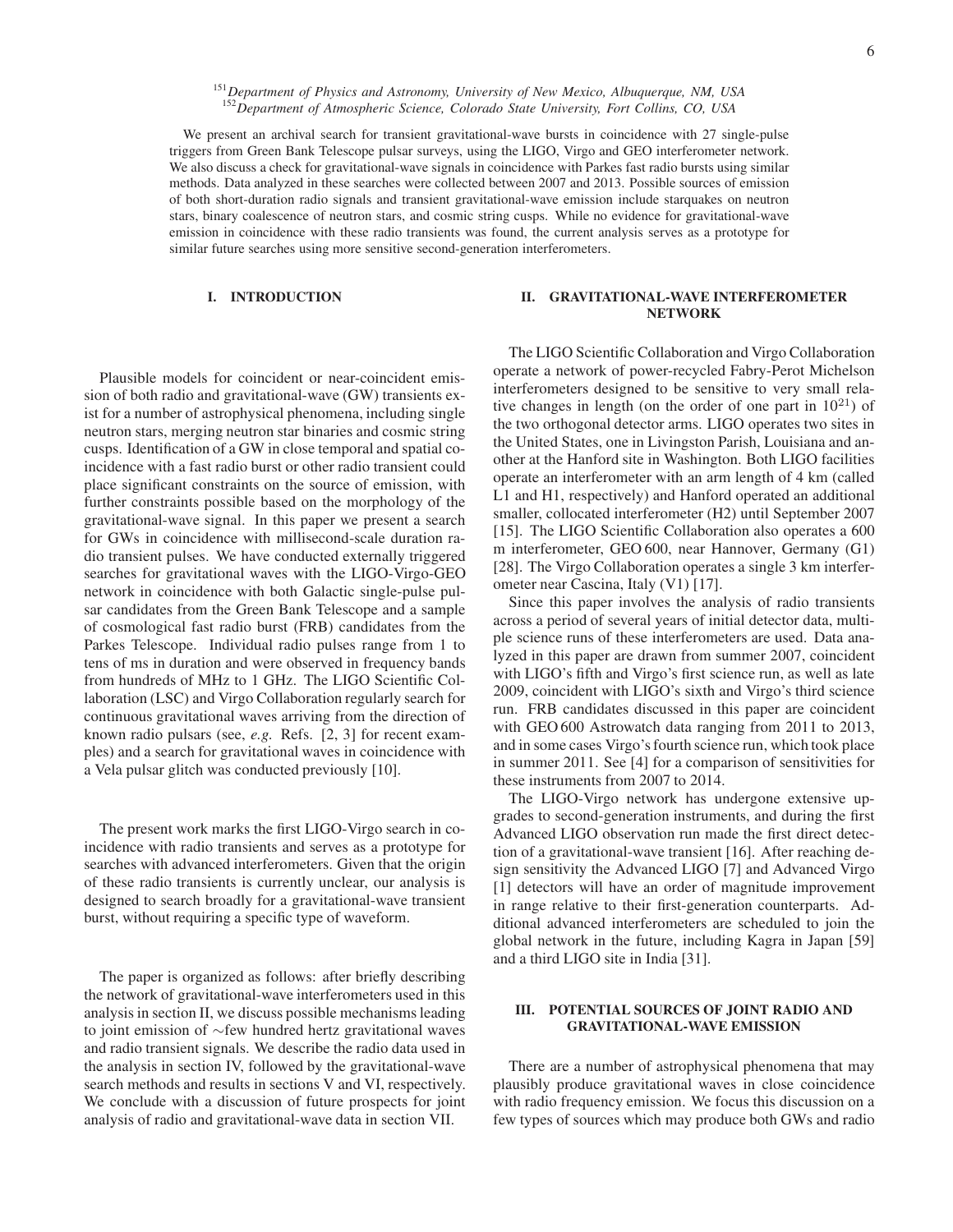pulses with frequency and duration suitable to the instruments being used in this analysis. More detailed discussion can be found in [52].

#### A. Single neutron stars

Transient gravitational-wave emission can occur when a temporary deformation of a rapidly rotating neutron star creates a quadrupolar moment. Typically, this is believed to happen as a result of crust cracking from magnetic, gravitational or superfluid forces, dubbed a starquake [25, 26], or from other asteroseismic phenomena resulting in the shifting of the neutron star's crust [35]. Asteroseismology may result in several types of quasinormal oscillatory modes of the neutron star which could produce GW emission. These include torsional modes at low frequencies [72] and the f-mode, with GW emission believed to typically peak around 2 kHz [20]. The amplitude of the GW emission even in optimistic cases, however, is small enough that sensitivity to this type of source will be limited to our own Galaxy even in the advanced detector era.

Radio pulsars result from beamed emission from the poles of a rapidly rotating, highly magnetized neutron star sweeping past the Earth, producing reliably periodic radio signals. The asteroseismic events described above may result in a distinct increase in the rotation rates of these neutron stars, typically followed by a gradual return to their original period. This phenomenon, called a pulsar glitch, has been observed across a large number of pulsars, especially younger ones (see *e.g.* Ref. [44] and references therein). A search for gravitationalwave emission from quasinormal modes in coincidence with the observed glitching of pulsars was the subject of a previous LSC publication [10]. Models for neutron star asteroseismic phenomena similar to those under discussion have also motivated previous gravitational-wave searches in coincidence with soft gamma repeater flares [13].

A related phenomenon to radio pulsars is the rotating radio transient (RRAT). RRATs emit short-duration radio pulses similar in character to pulsars, but are distinguished by their lack of predictable periodic behavior. RRATs may be "dying" pulsars near the end of their life cycles, neutron stars with especially high magnetization, or conventional pulsars of which the observation is often obscured by intervening matter between the pulsar and Earth, although it is also possible that other phenomena may manifest observationally as RRATs [43].

The standard indication of an asteroseismic event in an isolated neutron star is a pulsar glitch, but there are plausible mechanisms that could result in the observation of a transient radio pulse. This could simply be through the pulsar radio emission coming into view from the Earth as the pulsar's orbit shifts slightly, but there is also some evidence that pulsarlike radio emission can be "switched on" in coincidence with a glitching mechanism [32, 41, 70]. For some models, gravitational waves emitted by neutron stars are predicted to be detectable at a distance scale on the order of kiloparsecs with first generation of interferometers. We therefore consider single neutron stars as possible sources of coincident GW and radio transient events.

#### B. Binary neutron star coalescence

The most easily observable transient gravitational-wave signature in the frequency range of LIGO and Virgo is the merger of a binary system of compact objects, specifically neutron stars or black holes. In the final moments before the compact objects merge, the upward sweep in frequency of the gravitational wave emission is predicted to produce a characteristic chirplike signal. Recent evidence suggests that neutron star binary mergers may create at least some fraction of FRBs [34].

Compact binary coalescence is currently the only confirmed source of directly detectable gravitational waves [16]. Once design sensitivity is reached in the advanced detector era, the ground-based network of interferometers is predicted to detect several to a few hundred binary coalescence GW signals per year of operation [8].

There are several models for radio emission in coincidence with a compact binary coalescence GW signal. This may be pulsarlike radio emission, either from the reactivation of the dormant pulsar emission in one of the neutron stars through interactions prior to merger [37] or by a hypermassive neutron star, which may sometimes be produced as an intermediate state before collapse to a black hole [53]. Another possible mechanism is the radiation at radio frequencies as a result of magnetospheric interactions [29].

Given an appropriate density in the surrounding environment, the gravitational waves emitted by a compact binary coalescence may induce electromagnetic radiation through magnetohydrodynamic interactions. While this interaction would directly produce radiation at the same relatively low frequencies as the GWs themselves, upconversion through inverse Compton radiation may result in emission at radio frequencies [46]. This particular magnetohydrodynamic mechanism does not necessarily require neutron star coalescence as the mechanism for production of the GWs, but this class of source is likely to be able to produce GWs of suitable amplitude and may be surrounded by an environment suitable to this mechanism [45].

While the sensitivity of the LIGO/Virgo network to gravitational waves from compact binary coalescence scenarios is dependent on the mass, spin, and other properties of the merging objects, interferometers in the initial detector era were typically sensitive to mergers of two neutron stars out to a distance on the order of 10 Mpcs [8].

#### C. Cosmic strings

Cosmic strings, formed during symmetry breaking in the early Universe, are topological defects thought to be capable of emitting large amounts of energy from their cusps or kinks [21]. A cosmic string cusp may emit gravitational waves with a  $f^{-4/3}$  frequency dependence up to a cutoff frequency [24], potentially at frequencies and amplitudes detectable by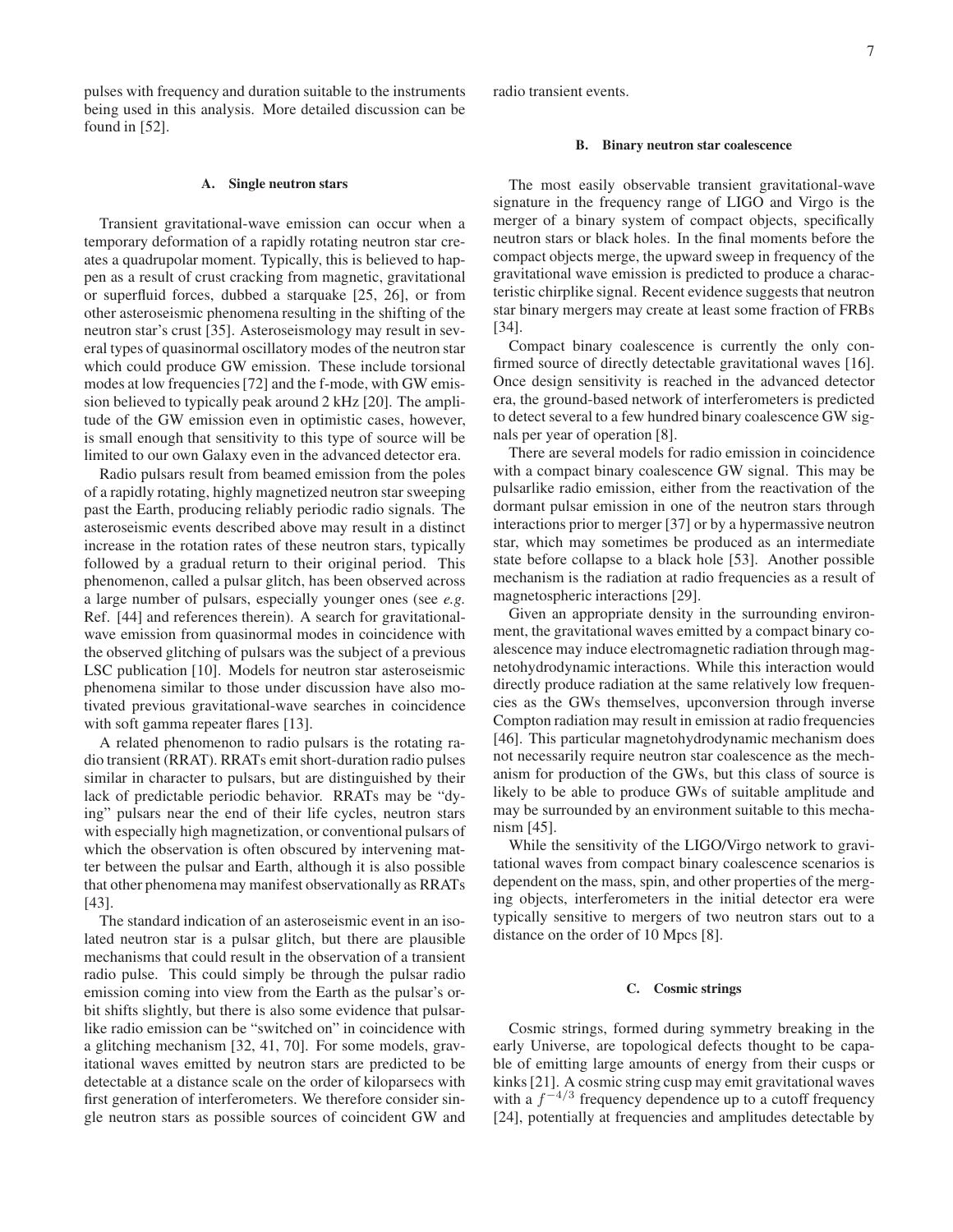ground-based interferometers [5, 58]. The same cusps may produce short-duration linearly polarized radio bursts [23], a mechanism that has previously been proposed as the origin of the original Lorimer burst [68]. Unlike GWs from other sources discussed, cosmic string cusps could theoretically produce detectable GWs at cosmological distances, which makes them particularly interesting in the context of Parkes FRBs with dispersion measures (DMs) indicative of cosmological distances.

#### D. Other potential sources

The three classes of sources resulting in simultaneous GW and radio emission described above are not an exhaustive list of theoretical joint sources, but most other types of sources are outside the scope of the analyses described in this paper due to the frequency or duration of the predicted GW and/or radio emission not being well suited to the instruments described in this analysis. For example, some scenarios in which gammaray bursts (GRBs) may also result in radio emission are not explicitly considered in developing this analysis; prompt radio emission models [57, 67] predict signals at much lower frequencies than the Green Bank and Parkes telescopes can detect, and GRB radio afterglows [47] occur on longer time scales inconsistent with the short radio pulses that are the subject of the searches described in this paper. Core-collapse supernovae have also been proposed as plausible sources of short-duration radio pulses [32] and GW emission. However, we do not explicitly include supernovae among the classes of emission for which we are searching when designing the analysis as there are no observed nearby core-collapse supernovae in close coincidence with the radio transients under consideration.

### IV. RADIO PULSE DATA

#### A. Green Bank single pulse analysis data

The Robert C. Byrd Green Bank Telescope is the world's largest fully steerable single-dish radio telescope. In the summer of 2007 a drift-scan pulsar survey was conducted in a band of 350±25 MHz [22]. This time frame was during Initial LIGO's fifth science run and Initial Virgo's first science run. In addition to the identification of continuously observable pulsars, a "single-pulse" archival search was performed to look for transient emission of millisecond-scale duration radio pulses. The drift-scan team provided LIGO/Virgo with 33 of these observed single-pulse triggers, ten of which were confirmed to originate from sources with repeated emission through followup observations, thus most likely originating from a pulsar or RRAT. Some of the triggers exhibited only a single radio pulse, while others show several pulses within a 2 min window, but in order to be considered a viable astrophysical signal, all pulses were required to exhibit the  $1/f<sup>2</sup>$ dispersion behavior expected as a result of dispersion in the interstellar medium.

For each of the 33 candidates, right ascension, declination, dispersion measure, and arrival time at solar system barycenter were provided. The dispersion measures provided (between 15 and 170 pc  $cm^{-3}$  are in general consistent with a population of sources from within our own Galaxy. For purposes of the gravitational-wave search, barycentric arrival times were adjusted to UTC arrival times at the detector using code previously applied to LIGO pulsar analyses [3] and cross-checked against conversions to the detector frame provided by Green Bank for a subset of triggers.

A survey of the Galaxy's Northern Celestial Cap was conducted with the Green Bank Telescope in 2009 and 2010 [62]. The single-pulse analysis searching for RRATs or related phenomena was more automated than in the drift-scan analysis and resulted in seven published candidates being reported. These radio triggers corresponded to Initial LIGO's sixth and Initial Virgo's third science runs, and were treated identically to drift-scan triggers for GW analysis purposes.

#### B. Parkes fast radio bursts

The report of FRBs originating from apparently cosmological distances [50, 55, 64] has led to an increased interest in short-duration radio transients. These radio transients resemble the original Lorimer burst [39] reported by Parkes in 2007. Since then Arecibo and Green Bank have each reported an FRB [42, 60]. The origin of these FRBs is unclear, with several possible astrophysical sources and terrestrial backgrounds posited as the origin of these radio bursts. Recent followup observations of the Arecibo burst in particular indicate it is a repeating phenomenon [61], which substantially narrows the range of plausible sources. An observed correlation with another astrophysical signal would do much to clarify the nature of these bursts and help confirm their nature as a previously unknown astrophysical phenomenon.

The FRBs of interest for a gravitational-wave search (i.e. omitting bursts from 2001, prior to the construction of sensitive GW interferometers) have observed fluences ranging from 0.55 to 7.3 Jy ms, observed width from 0.64 to 15.6 ms, and dispersion measures suggesting cosmological origin, ranging from 563 to 1629 pc cm<sup>-3</sup> [48]. While most of these FRBs did not occur during LIGO/Virgo science runs, we performed a check in the Virgo science run data and GEO 600 Astrowatch data when available.

Given the difference in the dispersion measure and other properties, the FRBs are most likely primarily a distinct class of sources compared to the RRAT-like observations in the previous section. Current evidence points to an astrophysical origin, especially as known perytons exhibit properties distinct from FRBs [51]. Several of the emission mechanisms discussed in Section III are considered viable candidate progenitors, including neutron star and compact binary coalescing systems [18, 36, 65].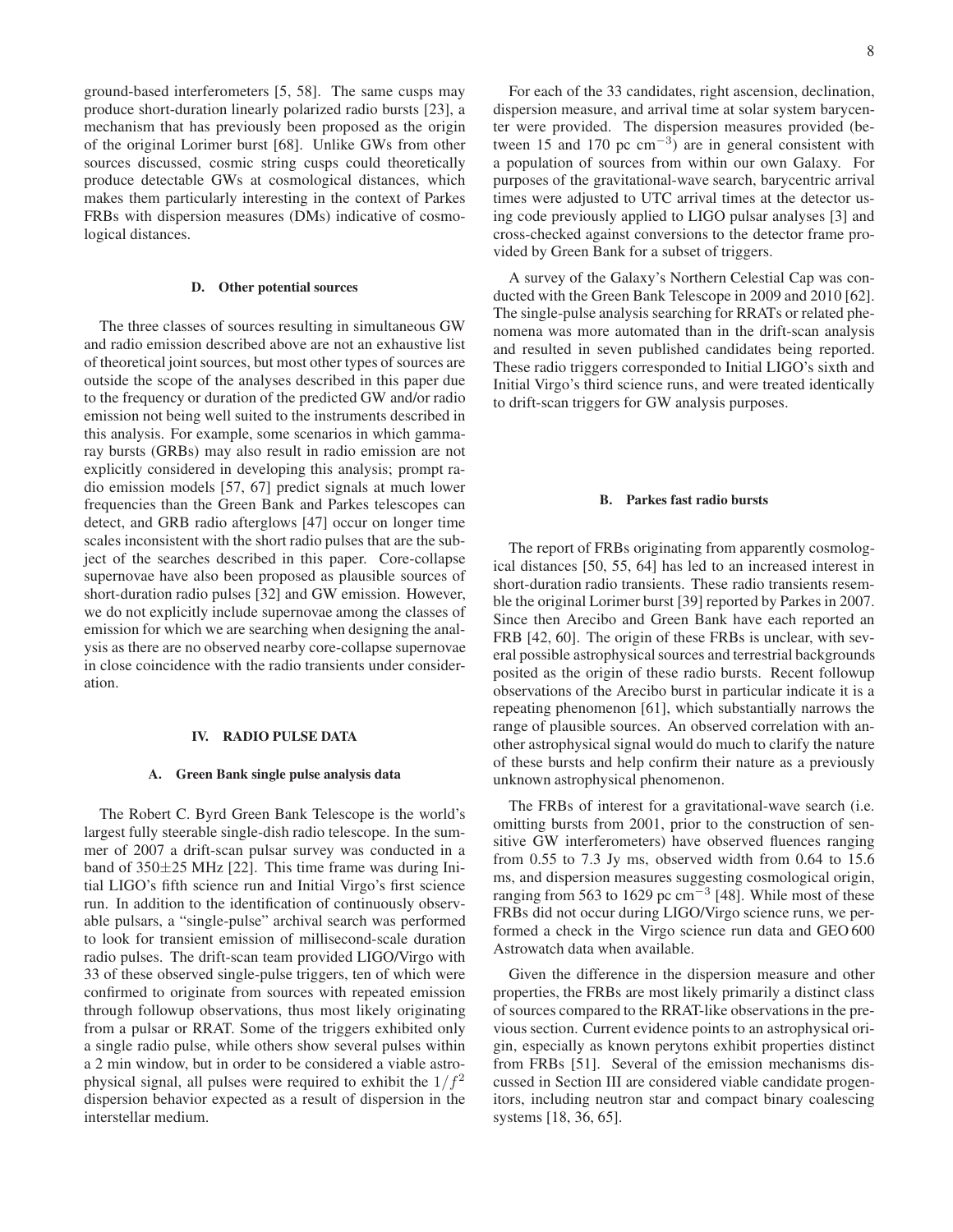#### C. Short-duration radio transients not analyzed

Potential FRBs from sources other than the above were considered but were not coincident with an active network of GW interferometers. In some cases this was because they occurred during times before sensitive GW data were available [33, 56]. This includes the original Lorimer burst [39]. Neither radio transient reported to be observed in coincidence with a GRB in Ref. [19] was coincident with LIGO/Virgo data [11]. The first observation of Arecibo's reported FRB [60, 61] occurred during the LIGO and Virgo network upgrade to advanced interferometers and fell during a time in which GEO 600 was not collecting science data as part of its Astrowatch program, with published followup observations also occurring prior to the first Advanced LIGO observation run. Although FRB110523, identified by Green Bank Telescope [42], occurred during Initial Virgo's fourth science run, Virgo was not taking data at the time of the event.

#### V. ANALYSIS METHOD

#### A. Procedure

The search for gravitational waves in coincidence with short radio transients was conducted using the X-PIPELINE analysis package [63]. This software has been used for a number of GW searches in coincidence with astrophysical triggers. The analysis procedure for this search was modeled directly after conceptually similar searches for GWs in coincidence with gamma-ray bursts [6, 11], but the parameters were modified to account for the particular types of GW sources under consideration. Similar adjustments between GRB and radio transient searches can be used to design radio transient searches in advanced interferometers.

For each radio trigger analyzed, we use X-PIPELINE to conduct a coherent search for a GW signal consistent with the location and time of the radio signal. The physical locations of the individual GW interferometers in the network and the antenna patterns based on their orientations are used to reject potential GW signals that are not consistent with the radio signal's sky location and only signals within  $\pm 2$  minutes of the radio trigger are considered. Coherent and incoherent energy combinations are calculated for each potential trigger and a series of two-dimensional cuts is applied to reject triggers physically inconsistent with a GW. The false alarm probability of any surviving triggers after all cuts is estimated based on the "time-lag" method. This utilizes interferometric data outside but near the on-source window, but introduces hundreds of artificial time offsets between the interferometers that are much larger than the time of flight of a real GW signal in order to obtain statistics on the significance of background in which no coherent signal is present. These procedures are discussed in more detail in Ref. [11], with adjustments for our specific analysis as described below.

#### B. Analysis-specific search parameters

Our frequency range, temporal and spatial coincidence windows, veto methods, and other parameters were selected to handle a range of possible astrophysical emission mechanisms consistent with short radio pulses as discussed in Section III. Where allowed by calibration [9], the frequency range was between 64 Hz and approximately 3 kHz. The majority of GW searches cut off at 2 kHz due to rising shot noise and increased computational costs at higher frequency. However, increasing the upper frequency range for this analysis allows us to include a large subset of possible GW emission from single neutron stars. This increase in frequency also requires us to perform the search over a much denser grid of points on the sky, but the excellent spatial resolution of radio telescopes relative to many other astrophysical observations makes this adjustment feasible.

The on-source time window when searching for GW signals around the radio pulse was taken to be  $\pm 120$  s around the observed radio pulse. While it is difficult to exhaustively cover all possible scenarios for time separation between radio and GW emission, the time window selected covers the offsets between emission for the range of scenarios informing the design of the analysis. Since the radio pulse arrival times are corrected for dispersion there is very little additional uncertainty in the time-of-flight difference between the two types of emission. For analyses in coincidence with Green Bank triggers, the angular uncertainty on the sky is taken to be 0.55 deg. This accounts for two effects, including 95% of Green Bank's total beam width for a 350 MHz signal and including a small adjustment for the drift of the source across the sky during the time span over which X-PIPELINE conducts a test for a self-consistent GW signal.

Unlike recent GW searches in coincidence with GRBs that used similar procedures [6], our background vetoing procedures do not rely on the assumption that the GW signal will be circularly polarized. While this is a reasonable assumption for signals in coincidence with gamma-ray bursts, the greater variety of possible astrophysical sources we consider in this analysis does not justify this assumption.

#### C. Simulated waveforms

While we do not require a particular signal morphology for our gravitational wave signal, we tune the analysis and characterize its performance based on an ensemble of simulated waveforms. These ten waveforms include:

- damped sinusoids at peak frequencies of 1750 Hz and 2300 Hz and decay time constants of 0.26 s and 0.13 s respectively, representing typical emission expected from neutron star asteroseismic events under different assumptions for the neutron star equation of state [20];
- cosmic string cusp waveforms with upper frequency limits of 300 Hz and 1000 Hz;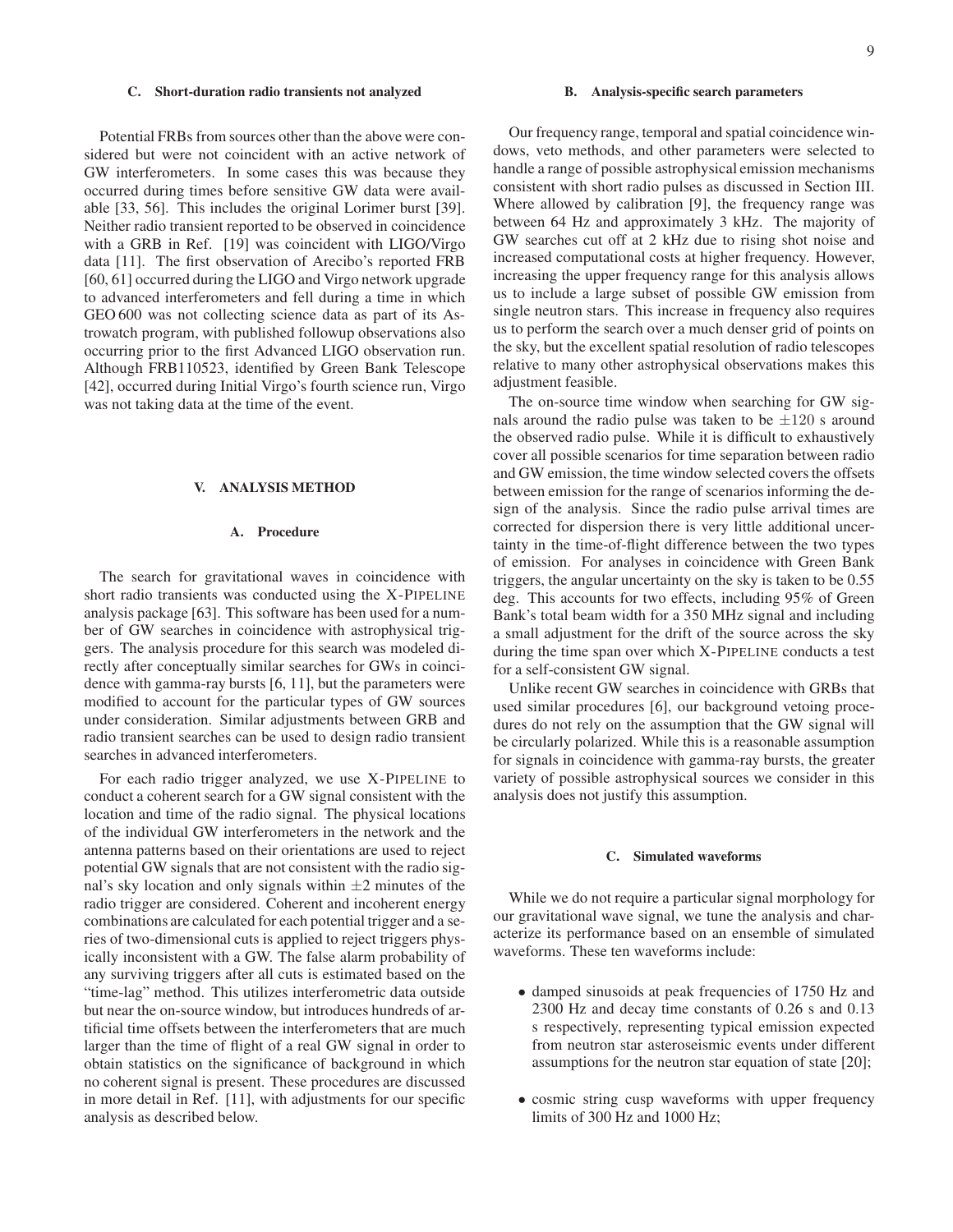- linearly polarized gaussian-envelope sine waves at central frequencies of 235 and 945 Hz with a quality factor of 9;
- circularly polarized gaussian-envelope sine waves at central frequencies of 150 Hz and 300 Hz, also with a quality factor of 9;
- a compact binary coalescence signal from merging 1.4 solar mass neutron stars;
- a compact binary coalescence signal from a 1.4 solar mass neutron star and a 50 solar mass black hole.

These waveforms were selected to broadly represent the types of gravitational wave signals that may occur in coincidence with radio pulses without focusing too heavily on a specific morphology. In addition, the last three bullet points describe specific signals used in previous LIGO searches in order to facilitate sensitivity comparisons with previous work.

#### VI. ANALYSIS RESULTS

#### A. Green Bank pulsar surveys

Of the 33 single-pulse radio candidates from the Green Bank drift-scan survey, 25 were analyzable with at least three interferometers in the LIGO-Virgo network. Of the seven RRAT candidates identified in the Northern Celestial Cap survey, only two were analyzable with two or more interferometers in the gravitational wave network.

None of these 27 radio pulses resulted in viable GW candidates. The most significant result for a single candidate was a 2.7% single trial false alarm probability for RRAT 1944- 1017, which is completely consistent with background for an ensemble of 27 trials. Table I shows information about each radio candidate, including information about the radio source, as well as GW network and upper limits on hrss (root sum squared strain) for three of the simulated GW waveforms. The last two entries in the table are the Northern Celestial Cap survey triggers.

In addition to individual analysis of the radio candidates, we also perform a weighted binomial test of the p-value distribution of the most significant surviving trigger from the GW analysis, using the same methodology as employed previously in searches for GWs in coincidence with GRBs [4, 11]. This distribution is plotted against expectation in Fig. 1. The test yields a background probability of 30%, which is consistent with the null hypothesis.

Possible association between GRBs and FRBs has been widely discussed (see, *e.g.*, Refs. [19, 27, 34, 38]), with indications that at least a subset of radio bursts may be coupled with gamma-ray bursts. We therefore follow previous LIGO analyses [6] and calculate 90% confidence level exclusion distances, for two of our simulated circularly polarized waveforms, assuming an optimistic standard siren in which ∼1% of a solar mass is converted to gravitational-wave energy. A histogram of these distance constraints is shown in Fig. 2. In



FIG. 1. Cumulative distribution of p-values from the analysis of 27 radio triggers from Green Bank for evidence of a GW transient associated with the event. The expected distribution in the absence of a signal is indicated by the dashed line. Points at p-value of unity are triggers with no event in the on-source region after selection cuts.

general, limits in the few to tens of Mpc range indicate that we would be sensitive to a GW signal under these assumptions well outside of our own Galaxy, but at substantially less than the cosmological distances measured for FRBs. For the 150 Hz sine-Gaussian waveform, using standard calculations [14] about  $\sim$ 4×10<sup>52</sup>ergs of energy would have to be emitted for a detectable source emitting isotropically at a distance of 20 Mpc.

#### B. Parkes Telescope FRBs

We examined a list of 14 FRBs [48] from Parkes, occurring as early as 2001 but primarily concentrated within the last five years. While none of the event times corresponded to science runs for Hanford or Livingston, eight of the FRBs corresponded to times when GEO 600 Astrowatch data were available and two of these also corresponded to data from Initial Virgo's fourth science run. After omitting two of these FRBs for which GEO data were too nonstationary to yield a quality GW analysis, we searched for GWs in coincidence with a total of six Parkes FRBs. Analysis parameters were kept as similar as feasible to the Green Bank drift-scan analysis described previously. However, the upper end of the frequency range was lowered to 1764 Hz due to the range over which GEO data are calibrated [4] and the higher frequency damped sinusoids were left out of the set of GW morphologies simulated. Since the triggers are nominally at cosmological distances and we are unlikely to be sensitive to damped sinusoid-type signals from neutron stars outside our own Galaxy, this limitation is not a major concern.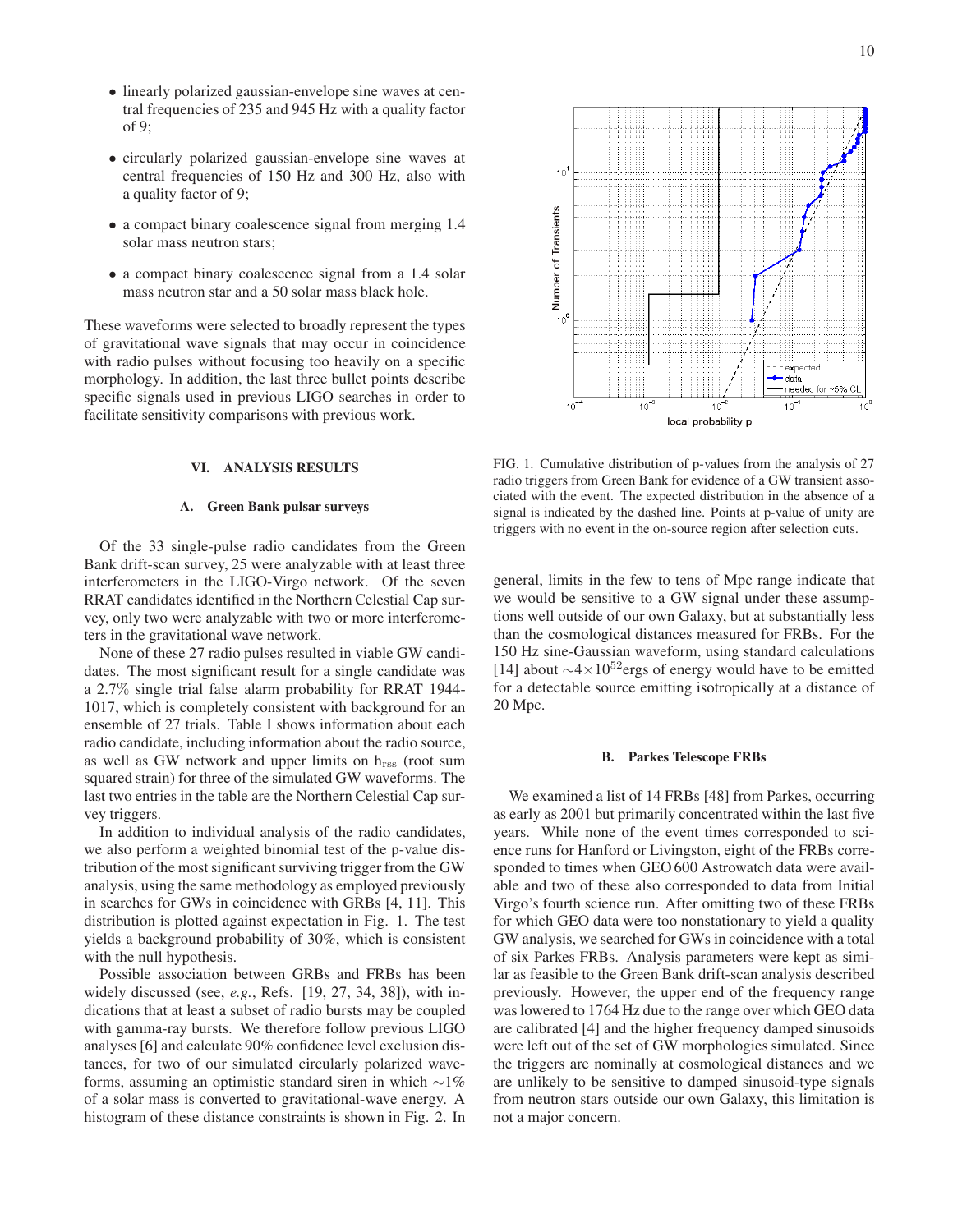

FIG. 2. Histograms for the sample of Green Bank radio transients of distance exclusions at 90% confidence level for possible GRBs associated with radio transients. Waveforms are circularly polarized sine-Gaussian GW burst models with central frequency of 150 and 300 Hz.

There was no evidence of a gravitational-wave signal for any of these FRBs (the most significant single trial p-value was 0.07), although it should be noted that the smaller GEO interferometer is less sensitive than the larger interferometers. As such we treat this analysis primarily as a check for loud candidates and do not quote sensitivity upper limits for this search. Instead a list of currently published FRBs without evidence for corresponding GW emission is given in Table II. Since these are not consistent in terms of DM or other characteristics with the RRAT-like candidates identified by Green Bank, we do not include these in the binomial test or other distributional studies presented in Figs. 1 and 2.

#### VII. CONCLUSIONS AND FUTURE PROSPECTS

The searches described in this current paper should be viewed largely as prototypes for future searches with instruments that will eventually be an order of magnitude more sensitive than the best sensitivities presented here. Since much is currently unknown about FRBs and related phenomena, identification of a GW in close coincidence with a radio burst could provide insight into both the distance and, depending on the GW morphology, astrophysical origin of the radio transient.

In addition to more sensitive searches in coincidence with fast radio bursts, efforts are also underway within the LIGO and Virgo collaborations to analyze radio transients of longer durations resulting from instruments operating at lower frequency than the Green Bank or Parkes telescopes. Since these transients have properties very different than the ones described here and are not generally expected to come from the same sources, substantially different analysis methods are required to address searches for GWs in coincidence with these signals [71].

In the case of fast radio bursts, it is worth noting that arguments based on the Parkes field of view and observation time suggest that if FRBs are in fact of astrophysical origin, the vast majority of FRBs are currently missed by radio telescopes [49, 64]. Accounting for possible anisotropies in the distribution of FRBs and including both mid-galactic and highlatitude survey data, the all-sky rate for FRBs is estimated to be between 1100 to 9600 FRBs per day above a threshold fluence of 4.0 Jy ms [54]. While externally triggered searches can look for signals with amplitudes of as much as ∼3 lower than all-sky searches [69], if such a population of FRBs generated detectable gravitational-wave signals, statistical arguments suggest they would be likely to show up in all-sky transient searches (e.g. [12]) as well. However, these detections would not be clearly associated with a FRB and thus lack the ability of a multimessenger search in constraining the possible source of FRBs. In the coming years, statistical information on FRBs is likely to be dramatically improved, especially as wider field radio instruments come online [30, 40, 66].

#### ACKNOWLEDGMENTS

The authors gratefully acknowledge the support of the United States National Science Foundation (NSF) for the construction and operation of the LIGO Laboratory and Advanced LIGO as well as the Science and Technology Facilities Council (STFC) of the United Kingdom, the Max-Planck-Society (MPS), and the State of Niedersachsen/Germany for support of the construction of Advanced LIGO and construction and operation of the GEO600 detector. Additional support for Advanced LIGO was provided by the Australian Research Council. The authors gratefully acknowledge the Italian Istituto Nazionale di Fisica Nucleare (INFN), the French Centre National de la Recherche Scientifique (CNRS) and the Foundation for Fundamental Research on Matter supported by the Netherlands Organisation for Scientific Research, for the construction and operation of the Virgo detector and the creation and support of the EGO consortium. The authors also gratefully acknowledge research support from these agencies as well as by the Council of Scientific and Industrial Research of India, Department of Science and Technology, India, Science & Engineering Research Board (SERB), India, Ministry of Human Resource Development, India, the Spanish Ministerio de Economía y Competitividad, the Conselleria d'Economia i Competitivitat and Conselleria d'Educació, Cultura i Universitats of the Govern de les Illes Balears, the National Science Centre of Poland, the European Commission, the Royal Society, the Scottish Funding Council, the Scottish Universities Physics Alliance, the Hungarian Scien-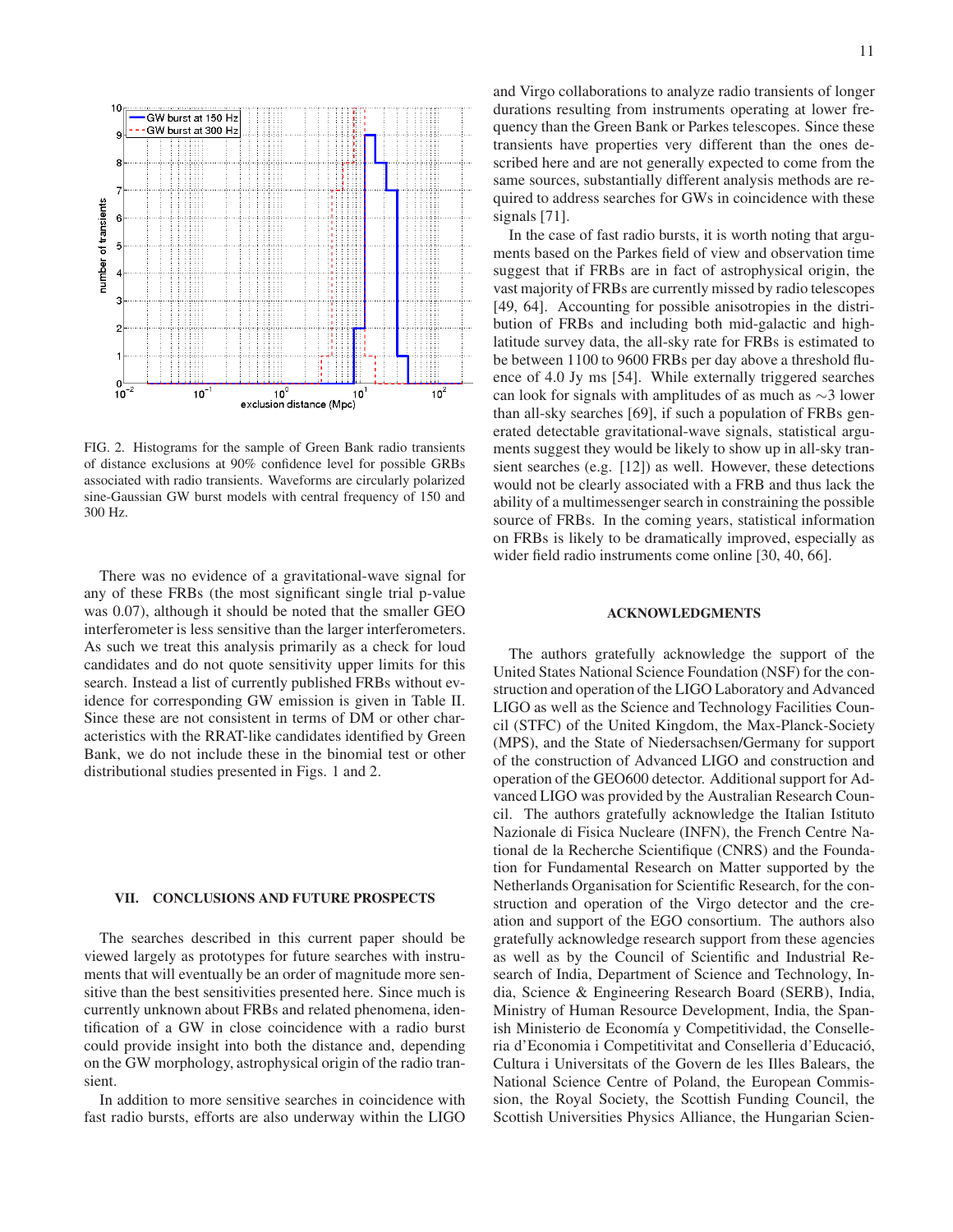TABLE I. Analyzed Green Bank Telescope single-pulse candidates

| Trigger                                                                                                                               | <b>MJD</b>                                                  | RA                                                                     | Dec                  | <b>DM</b>              | Interferometer                |                 |       | 90% C.L. upper limit ( $h_{\text{rss}} \times 10^{-22} \text{ Hz}^{-\frac{1}{2}}$ ) |
|---------------------------------------------------------------------------------------------------------------------------------------|-------------------------------------------------------------|------------------------------------------------------------------------|----------------------|------------------------|-------------------------------|-----------------|-------|-------------------------------------------------------------------------------------|
| Name                                                                                                                                  | (geocentric)                                                |                                                                        |                      | $(pc cm^{-3})$ Network |                               | 150 Hz sinusoid | NS-NS | 1750 Hz sinusoid                                                                    |
| RRAT1704-0440                                                                                                                         |                                                             | 54240.38329 $17^{\rm h}04^{\rm m}54.4^{\rm s}$ -4°40 <sup>'</sup> 37.9 |                      | $43\pm1$               | H1H2L1V1                      | 3.51            | 4.08  | 18.6                                                                                |
| RRAT 1537+2350 54243.25237 $15^{h}37^{m}47.4^{s}$ $23^{\circ}50^{'}51''$ , $15\pm1$                                                   |                                                             |                                                                        |                      |                        | H1H2L1V1                      | 2.33            | 2.91  | 10.5                                                                                |
| RRAT 1636+0131 54317.05160 $16^{h}36^{m}19.4^{s}$ 01°31 <sup>'</sup> 07. <sup>"</sup> 1 30 $\pm$ 2                                    |                                                             |                                                                        |                      |                        | H1H2L1V1                      | 3.03            | 3.60  | 31.7                                                                                |
| RRAT 1651+0130 54317.06177 $16^{h}51^{m}42.0^{s}$ 01°30'57.4 29 $\pm$ 1                                                               |                                                             |                                                                        |                      |                        | H1H2L1V1                      | 3.21            | 3.91  | 27.8                                                                                |
| RRAT 0206-0443 54239.76133 02 <sup>h</sup> 06 <sup>m</sup> 11.0 <sup>s</sup> -04 <sup>°</sup> 43 <sup>'</sup> 33. <sup>'4</sup> 15±1  |                                                             |                                                                        |                      |                        | H1H2L1V1                      | 4.17            | 5.29  | 23.2                                                                                |
| RRAT 0801-0746 54289.78625 08 <sup>h</sup> 01 <sup>m</sup> 37.5 <sup>s</sup> -07 <sup>°</sup> 47 <sup>'</sup> 03.2 38±1               |                                                             |                                                                        |                      |                        | H1H2L1V1                      | 3.85            | 4.24  | 193.                                                                                |
| RRAT 0808-0746 54289.79101 $08^{h}08^{m}43.3^{s}$ -07°46'58.9 36 $\pm$ 1                                                              |                                                             |                                                                        |                      |                        | H1H2L1V1                      | 3.55            | 4.32  | 72.5                                                                                |
| RRAT 0858-0746 54289.82543 08h58 $m$ 23.9h -07°46 <sup>'</sup> 31.4 40 $\pm$ 3                                                        |                                                             |                                                                        |                      |                        | H1H2L1V1                      | 4.35            | 4.32  | 14.4                                                                                |
| RRAT 0719-1907 54296.74455 07h 19m 38.3h -19° 07 30.2 27 $\pm$ 1                                                                      |                                                             |                                                                        |                      |                        | H1H2L1V1                      | 3.96            | 4.66  | 21.8                                                                                |
| RRAT 2324-0507 54240.64681 $23^{\rm h}24^{\rm m}22.2^{\rm s}$ -05°07'36.0 15 $\pm$ 1                                                  |                                                             |                                                                        |                      |                        | H1H2V1                        | 6.09            | 5.95  | 28.6                                                                                |
| RRAT 2006+2021 54272.36809 20 <sup>h</sup> 06 <sup>m</sup> 54.8° 20°21 <sup>'</sup> 05 <sup>''</sup> 8 66±1                           |                                                             |                                                                        |                      |                        | H1H2V1                        | 6.01            | 6.77  | 17.4                                                                                |
| RRAT 1610-0128 54268.26252 16 <sup>h</sup> 10 <sup>m</sup> 58.4 <sup>s</sup> -01 <sup>o</sup> 28 <sup>'</sup> 04 <sup>''</sup> 0 27±1 |                                                             |                                                                        |                      |                        | H1H2V1                        | 5.90            | 6.71  | 21.7                                                                                |
| RRAT 0706-1058 54315.66206 07 <sup>h</sup> 06 <sup>m</sup> 43.2 <sup>s</sup> -10°58 <sup>'</sup> 20 <sup>''</sup> 3 19±1              |                                                             |                                                                        |                      |                        | H1H2V1                        | 5.21            | 5.79  | 25.6                                                                                |
| RRAT 0606-0129 54267.84394 06 <sup>h</sup> 06 <sup>m</sup> 37.5° -01°29'23.9 17 $\pm$ 3                                               |                                                             |                                                                        |                      |                        | H1H2V1                        | 5.86            | 5.89  | 25.2                                                                                |
| RRAT 0645-0128 54267.87160 $06^{h}45^{m}39.5^{s}$ -01°28'58.1 15 $\pm$ 2                                                              |                                                             |                                                                        |                      |                        | <b>H1H2V1</b>                 | 5.14            | 5.65  | 24.2                                                                                |
| RRAT 1336-2034 54294.01362 $13^{\rm h}36^{\rm m}28.2^{\rm s}$ -20°34'21.8 19 $\pm$ 1                                                  |                                                             |                                                                        |                      |                        | H1H2V1                        | 5.63            | 5.98  | 25.1                                                                                |
| RRAT 0526-1908 54296.66537 05 <sup>h</sup> 26 <sup>m</sup> 04.9 <sup>s</sup> -19°08 <sup>'</sup> 48.8' 26±2                           |                                                             |                                                                        |                      |                        | H1H2V1                        | 5.64            | 5.90  | 25.0                                                                                |
| RRAT 1926+2021 54272.33975 19h26 $m_4$ 1.9 $m_2$ 20 $m_2$ 1 21 $\pm$ 1                                                                |                                                             |                                                                        |                      |                        | <b>H2L1V1</b>                 | 7.39            | 115.  | 17.5                                                                                |
| RRAT 1914-1129 54315.16846 $19^{\rm h}14^{\rm m}46.3^{\rm s}$ -11°29'33.5 91 $\pm$ 1                                                  |                                                             |                                                                        |                      |                        | H1H2L1                        | 3.01            | 3.32  | 15.4                                                                                |
| RRAT 1132+2455 54228.11976 $11^{\rm h}32^{\rm m}09.2^{\rm s}$ 24°55' 58.7 24 $\pm 1$                                                  |                                                             |                                                                        |                      |                        | H1H2L1                        | 2.65            | 2.90  | 12.8                                                                                |
| RRAT 1059-0102 54274.03007 $10^{\rm h}59^{\rm m}31.9^{\rm s}$ -01°02'01.6 $18\pm1$                                                    |                                                             |                                                                        |                      |                        | H1L1V1                        | 4.35            | 5.67  | 70.5                                                                                |
| RRAT 1944-1017 54281.29872 $19^{\text{h}}44^{\text{m}}08.6^{\text{s}}$ -10°17 <sup>'</sup> 07.2 31 $\pm$ 1                            |                                                             |                                                                        |                      |                        | H1H2L1                        | 2.84            | 3.33  | 15.6                                                                                |
| RRAT 0807-1057 54315.70287 $08^{h}07^{m}02.7^{s}$ -10°57'41.4 18 $\pm$ 1                                                              |                                                             |                                                                        |                      |                        | H1H2                          | 5.66            | 5.39  | 22.8                                                                                |
| RRAT 0614-0328 54224.97146 $6^{\text{h}}14^{\text{m}}37.8^{\text{s}}$ -3°28'44.9                                                      |                                                             |                                                                        |                      | $18\pm1$               | H1L1                          | 2.50            | 3.06  | 1062                                                                                |
| RRAT 0544-0309 54226.94475 $5^{\rm h}$ 44 <sup>m</sup> 46.3 <sup>s</sup>                                                              |                                                             |                                                                        | $-3^{\circ}9'44''3$  | $67 \pm 1$             | H1L1                          | 2.51            | 3.05  | 165.0                                                                               |
| <b>GBNCC 04413</b>                                                                                                                    | 55163.27053 2 <sup>h</sup> 3 <sup>m</sup> 27.6 <sup>s</sup> |                                                                        | $70^{\circ}22'$ 43.7 | $21 \pm 1$             | H <sub>1</sub> V <sub>1</sub> | 5.78            | 5.55  | 328.0                                                                               |
| <b>GBNCC 04743</b>                                                                                                                    |                                                             | 55169.16190 $0^{\text{h}}53^{\text{m}}24.0^{\text{s}}$ 69°38'45'2 90±1 |                      |                        | H1V1                          | 8.43            | 9.03  | 138.0                                                                               |

TABLE II. Analyzed FRB candidates from the Parkes telescope. No evidence of gravitational-wave emission was observed in coincidence with these FRBs.

| Trigger | <b>MJD</b>   | <b>RA</b>                                                                                                         | Dec | DM                        | Interferometer |
|---------|--------------|-------------------------------------------------------------------------------------------------------------------|-----|---------------------------|----------------|
| Name    | (geocentric) |                                                                                                                   |     | $(pc \, cm^{-3})$ Network |                |
|         |              | FRB 110626 55738.89810 21 <sup>h</sup> 03 <sup>m</sup> 43 <sup>s</sup> -44°44'19" 723.0                           |     |                           | G1V1           |
|         |              | FRB 110703 55745.79142 23h 30m 51s -02°52'24" 1103.6                                                              |     |                           | G1V1           |
|         |              | FRB 110220 55612.08041 22h34m38.2s -12°33'44" 944.8                                                               |     |                           | G1             |
|         |              | FRB 120127 55953.34122 23 <sup>h</sup> 15 <sup>m</sup> 6.3 <sup>s</sup> -18°25 <sup>'</sup> 37 <sup>"</sup> 555.2 |     |                           | G1             |
|         |              | FRB 130628 56471.16527 $9^{h}03^{m}2.5^{s}$ $3^{o}26'16''$                                                        |     | 469.7                     | G1             |
|         |              | FRB 131104 56600.75279 6 <sup>h</sup> 44 <sup>m</sup> 10.4 <sup>s</sup> -51°16 <sup>'</sup> 40 <sup>"</sup> 779.3 |     |                           | G <sub>1</sub> |

tific Research Fund (OTKA), the Lyon Institute of Origins (LIO), the National Research Foundation of Korea, Industry Canada and the Province of Ontario through the Ministry of Economic Development and Innovation, the Natural Science and Engineering Research Council Canada, Canadian Institute for Advanced Research, the Brazilian Ministry of Science, Technology, and Innovation, Russian Foundation for Basic Research, the Leverhulme Trust, the Research Corporation, Ministry of Science and Technology (MOST), Taiwan and the Kavli Foundation. Some authors were supported by the European Research Council, including Grant No. 617199 to J.v.L. The authors gratefully acknowledge the support of the NSF, STFC, MPS, INFN, CNRS and the State of Niedersachsen/Germany for provision of computational resources.